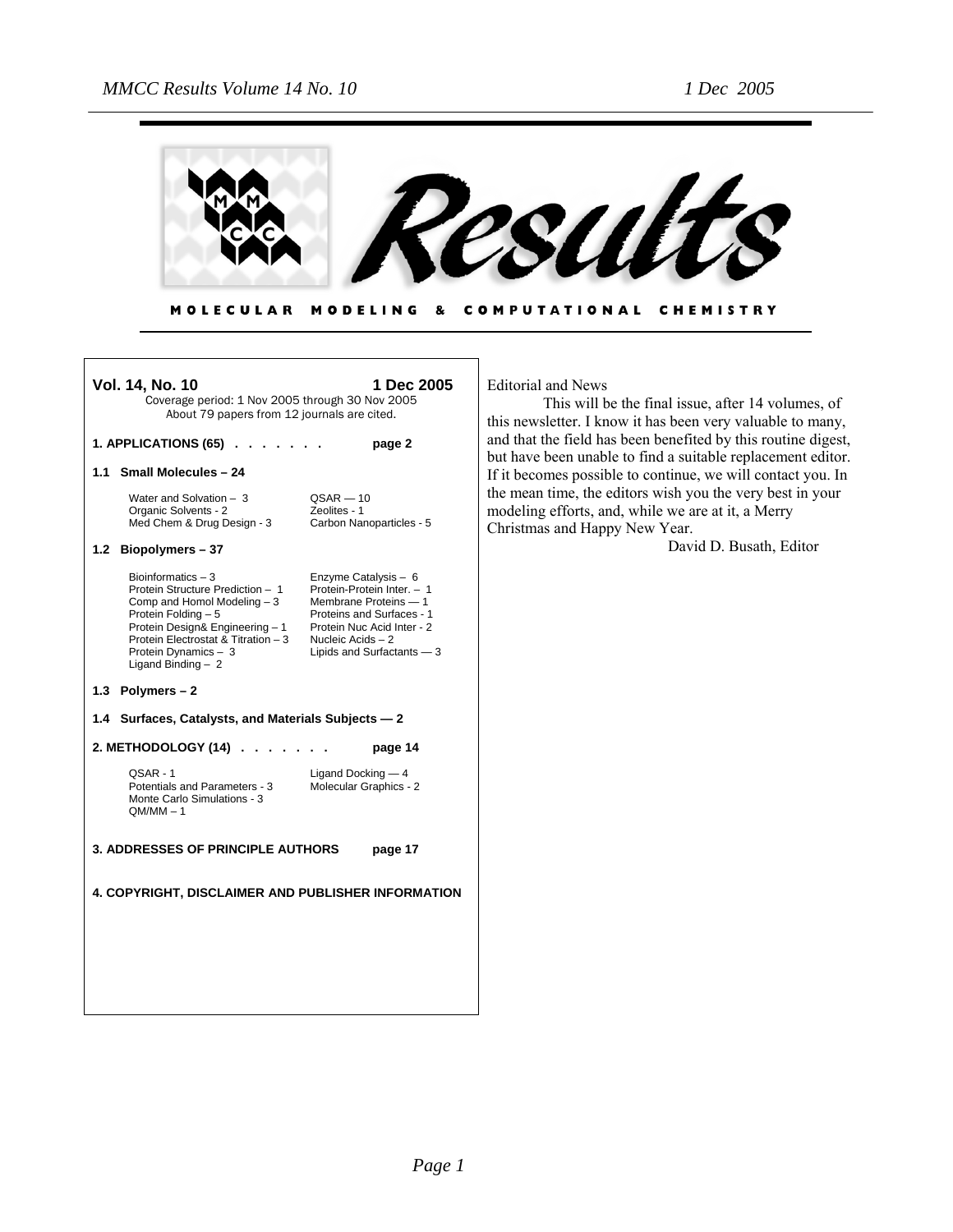# **1. APPLICATIONS**

#### 1.1. *Small Molecules*

## **Water and Solvation**

| SM6: A density functional theory continuum solvation<br>model for calculating aqueous solvation free energies of<br>neutrals, ions, and solute-water clusters.<br>C.P. Kelly, C. J. Cramer, and D.G. Truhlar* [U Minnesota]<br>J. Chem. Theory and Comput. 1, 1133-1152 (2005)                                                                                                                     |                                                                                                                                                                                                                                                                                                                                                                                                                                                                                                                                                                                                                                                                                                                      | and B3PW91 functionals.                                                                          | Using a database of aqueous solvation free energies for<br>273 neutrals, 112 ions, and 31 ion-water clusters,<br>parameter sets for the mPW0 hybrid density functional<br>were optimized and new charge and continuum solvent<br>models, Charge Model 4 (CM4), Solvation Model 6<br>(SM6), are described. SM6 is the only model that<br>improves when an explicit solvent molecule is added to<br>solutes with concentrated charge densities. SM6 retains<br>its accuracy when used in conjunction with the B3LYP                                                              |
|----------------------------------------------------------------------------------------------------------------------------------------------------------------------------------------------------------------------------------------------------------------------------------------------------------------------------------------------------------------------------------------------------|----------------------------------------------------------------------------------------------------------------------------------------------------------------------------------------------------------------------------------------------------------------------------------------------------------------------------------------------------------------------------------------------------------------------------------------------------------------------------------------------------------------------------------------------------------------------------------------------------------------------------------------------------------------------------------------------------------------------|--------------------------------------------------------------------------------------------------|--------------------------------------------------------------------------------------------------------------------------------------------------------------------------------------------------------------------------------------------------------------------------------------------------------------------------------------------------------------------------------------------------------------------------------------------------------------------------------------------------------------------------------------------------------------------------------|
| Ion Solubility in Ice: Calculation of potentially favorable<br>positions of CI and Na <sup>+</sup> Ions in the SPC/E Model of Ice 1<br>h*.                                                                                                                                                                                                                                                         |                                                                                                                                                                                                                                                                                                                                                                                                                                                                                                                                                                                                                                                                                                                      | solubility of ions in ice as distinct from liquid water.                                         | MD methods are used to investigate the favorable and<br>unfavorable locations for positive and negative ions in the<br>ice 1 h lattice. This is a first step in calculating the                                                                                                                                                                                                                                                                                                                                                                                                |
| E.J. Smith* [U Houston] and A.D.J. Haymet                                                                                                                                                                                                                                                                                                                                                          |                                                                                                                                                                                                                                                                                                                                                                                                                                                                                                                                                                                                                                                                                                                      |                                                                                                  |                                                                                                                                                                                                                                                                                                                                                                                                                                                                                                                                                                                |
| Mol. Sim. 30, 827-830 (2005)                                                                                                                                                                                                                                                                                                                                                                       |                                                                                                                                                                                                                                                                                                                                                                                                                                                                                                                                                                                                                                                                                                                      |                                                                                                  |                                                                                                                                                                                                                                                                                                                                                                                                                                                                                                                                                                                |
| Mechanism of molecular diffusion in ice crystals.<br>T. Ikeda-Fukazawa* [Japan Sci & Tech Agency],<br>K. Kawamura, and T. Hondoh<br>Mol. Sim. 30, 973-979 (2005)                                                                                                                                                                                                                                   |                                                                                                                                                                                                                                                                                                                                                                                                                                                                                                                                                                                                                                                                                                                      | mechanism.                                                                                       | MD simulations are used to investigate the diffusion of<br>$O_2$ , $N_2$ , CH <sub>4</sub> , and CO <sub>2</sub> in a crystal of ice Ih. The diffusion<br>mechanism for the molecules differs significantly from<br>the interstitial mechanism that applies to atoms such as<br>helium. The air molecules hopped between stable sites by<br>a new mechanism called the breaking-bond mechanism in<br>which hydrogen bonds in the lattice are broken. The<br>repulsive interactive between the air and water molecules<br>in ice is the dominant factor governing the diffusion |
| <b>MMCC</b><br><b>Results</b><br>David Busath, Ed.<br>706 Sunny Lane<br>Orem, UT 84058<br>Tel. (801) 422-8753<br>Fax (801) 422-0700<br>e-mail: mmccresults@comcast.net<br>David Busath, M.D., Professor,<br>Dept. of Physiology and Dev. Biol. Brigham Young<br>Univ., Provo, UT<br><b>Editor Emeritus: Bruce Gelin, Ph.D.</b><br>Dr. Gelin was founder of MMCC Results<br>and edited volumes 1-6. | MMCC Results (ISSN 1061-6381) is published ten times per year<br>at the beginning of each month except January and August by the<br>independent business, MMCC Results. Mention of software,<br>hardware, or other products is for informational purposes only and<br>does not constitute an endorsement or recommendation by MMCC<br>Results nor by the authors of the paper cited. All product names are<br>the trademarks or registered symbols of their respective holders.<br>of a software package from a commercial sourse. A refers to<br>Accelrys Inc. and <b>T</b> to Tripos Inc. Other companies are denoted by<br>their name in a box. Papers of special interest are marked by an<br>exclamation point. | Marginal symbols indicate that the authors acknowledged the use<br>Copyright © 2005 MMCC Results | <b>Associate Editor:</b><br><b>Thomas Cheatham</b><br>Univ. of Utah, Salt Lake City, UT<br><b>Assistant Editors:</b><br>Alan C. Cheng<br>Pfizer Global R&D, Cambridge, MA<br>Anton Feenstra<br>Vrije Univ., Amsterdam, Netherlands<br>R. Nageswara Ramireddy<br>Genomik Design Pharmaceuticals Pvt. Ltd.<br>Hyderabad, India                                                                                                                                                                                                                                                   |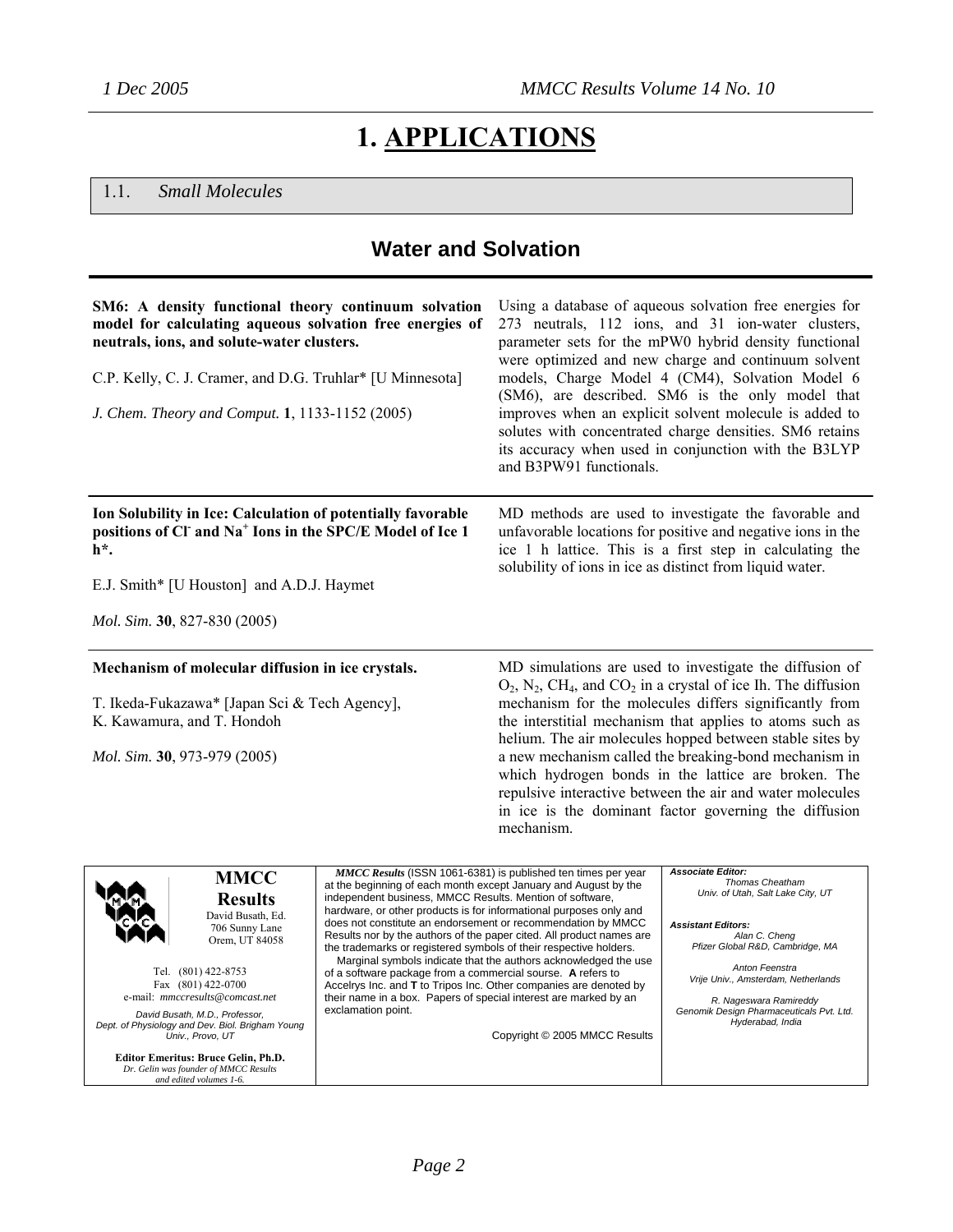| <b>Organic Solvents</b> |  |  |
|-------------------------|--|--|
|-------------------------|--|--|

| <b>Thermal stability of benzorods: Molecular-dynamics</b><br>simulations. | MD simulations investigated the thermal stability of<br>benzorods, obtained by stacking <i>n</i> $(n=2-20)$<br>dehydrogenated benzene. The results showed that these |
|---------------------------------------------------------------------------|----------------------------------------------------------------------------------------------------------------------------------------------------------------------|
| O.B. Malcioglu and S. Erkoc* [Middle East TechU]                          | structures assume a geometrical form that depends on the<br>number of dehydrogenated benzene layers, and are stable                                                  |
| J. Mol. Graph. Mod. 24, 213-218 (2005)                                    | under heat treatment up to elevated temperatures with a<br>dependence on length.                                                                                     |

J.R. Elliott and N.H. Gray\* [U Akron]

*J. Chem. Phys.* **123,** 18490201-18490206 (2005)

**Asymptotic trends in thermodynamic perturbation theory.**  A study of the components in thermodynamic perturbation theory for evaporation of alkanes ranging from 3-80 carbons indicates that segments of up to 10 carbons per course-grained segment are appropriate.

### **Medicinal Chemistry and Drug Design**

| Modeling of activity of cyclic urea HIV-1 protease<br>inhibitors using regularized-artificial neural networks.<br>M. Fernández and J. Caballero* [U Matanzas]<br>Bioorg. Med. Chem. 14, 280-294 (2006)                                                                                                    | Artificial neural networks were used to model both<br>inhibition of HIV-1 protease $(K_i)$ and inhibition of HIV<br>replication for 55 cyclic urea derivatives using<br>constitutional and 2D descriptors. The best non-linear<br>models suggested the influence of the presence of<br>nitrogen atoms and the molecular volume distribution in<br>the inhibitor structures on the HIV-1 protease inhibition.<br>The inhibition of HIV replication was dependent on the<br>occurrence of five-member rings. |
|-----------------------------------------------------------------------------------------------------------------------------------------------------------------------------------------------------------------------------------------------------------------------------------------------------------|------------------------------------------------------------------------------------------------------------------------------------------------------------------------------------------------------------------------------------------------------------------------------------------------------------------------------------------------------------------------------------------------------------------------------------------------------------------------------------------------------------|
| Modeling of farnesyltransferase inhibition by some thiol<br>and non-thiol peptidomimetic inhibitors using genetic<br>neural networks and RDF approaches.<br>M. Pérez González, J. Caballero, A. Tundidor-Camba,<br>A.M. Helguera, and M. Fernández* [U Matanzas]<br>Bioorg. Med. Chem. 14, 200-213 (2006) | Inhibition of farnesyltransferase (FT) enzyme by a set of<br>78 thiol and non-thiol peptidomimetic inhibitors was<br>modeled by a genetic neural network (GNN) approach,<br>using radial distribution function descriptors. Descriptors<br>in the GNN model suggested the occurrence of a strong<br>dependence of FT inhibition on the molecular shape and<br>size rather than on electronegativity or polarizability<br>characteristics of the studied compounds.                                         |
| Virtual screening of novel CB2 ligands using a<br>comparative model of the human cannabinoid CB2                                                                                                                                                                                                          | A GOLD docking-based virtual screen of Maybridge<br>compounds against a CB2 GPCR homology model finds<br>$\mathbf{1}$ $\mathbf{1}$ $\mathbf{1}$ $\mathbf{1}$ $\mathbf{1}$ $\mathbf{1}$ $\mathbf{1}$ $\mathbf{1}$ $\mathbf{1}$ $\mathbf{1}$ $\mathbf{1}$ $\mathbf{1}$ $\mathbf{1}$ $\mathbf{1}$ $\mathbf{1}$ $\mathbf{1}$ $\mathbf{1}$ $\mathbf{1}$ $\mathbf{1}$ $\mathbf{1}$ $\mathbf{1}$ $\mathbf{1}$ $\mathbf{1}$ $\mathbf{1}$ $\mathbf{$                                                                |

**receptor.** 

O.M.H. Salo\* [U Kuopio], K.H. Raitio, J.R. Savinainen, T. Nevalainen, M. Lahtela-Kakkonen, J.T. Laitinen,

T. Järvinen, and A. Poso

*J. Med. Chem.* **48**, 7166-7171 (2005)

a low-potency partial agonist of CB2 (–logEC50=5.3).

**T**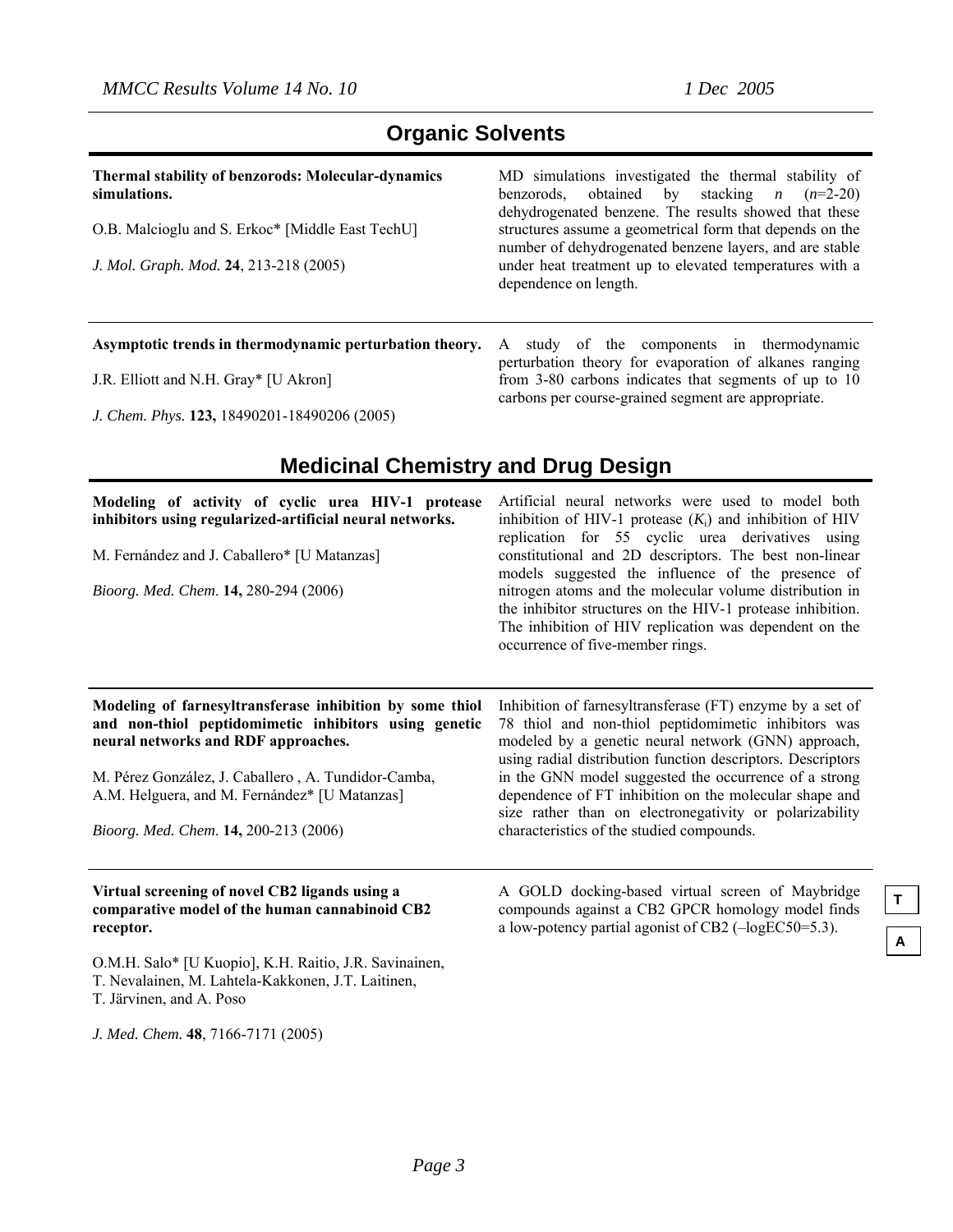## **Quantitative Structure-Activity Relations**

| A 4D-QSAR study on anti-HIV HEPT analogues.<br>A. Bak and J. Polanski* [U Silesia]<br>Bioorg. Med. Chem. 14, 273-279 (2006)                                                                                                                                                                                                                       | 4D-QSAR method is coupled with the PLS analysis to<br>investigate the antiviral activity of HEPT, a series of<br>conformationally flexible molecules that bind HIV-1<br>reverse transcriptase. Hopfinger's and SOM-4D-QSAR<br>models indicated that both methods yield comparable<br>results. The results showed that this method properly<br>indicates the mode of interaction revealed by X-ray<br>studies and allowed us to calculate highly predictive<br>QSAR models.                                                                                                                                                                               |
|---------------------------------------------------------------------------------------------------------------------------------------------------------------------------------------------------------------------------------------------------------------------------------------------------------------------------------------------------|----------------------------------------------------------------------------------------------------------------------------------------------------------------------------------------------------------------------------------------------------------------------------------------------------------------------------------------------------------------------------------------------------------------------------------------------------------------------------------------------------------------------------------------------------------------------------------------------------------------------------------------------------------|
| 3D-QSAR analysis on benzazole derivatives as eukaryotic<br>topoisomerase II inhibitors by using comparative<br>molecular field analysis method.<br>O. Temiz-Arpaci, B. Tekiner-Gulbas, I. Yildiz* [Ankara U],<br>E. Aki-Sener, and I. Yalcin<br>Bioorg. Med. Chem. 13, 6354-6359 (2005)                                                           | 3D-QSAR is used for a series of benzoxazole,<br>benzimidazole, and oxazolo (4,5-b)pyridine derivatives<br>with CoMFA with PLS fit to predict the steric and<br>electrostatic molecular field interactions for the activity.<br>The CoMFA model having $r^2$ of 0.997 and $q^2$ value as<br>0.435. The obtained model reveals that electronegatively<br>charged substituents such as $NO2$ or COOCH <sub>3</sub> group on<br>position R and/or $R_1$ at the heterocyclic ring system and<br>positively charged atom and/or atom groups located<br>between the benzazole moiety and 2-substituted phenyl<br>ring as a bridge element improve the activity. |
| Molecular modeling, design, synthesis, and biological<br>evaluation of novel 3',4'-dicamphanoyl-(+)-cis-khellactone<br>(DCK) analogs as potent anti-HIV agents.<br>L. Xie*[Beijing Inst Pharm Tox], C. Zhao, T. Zhou, H. Chen,<br>B. Fan, X. Chen, J. Ma, J. Li, Z. Bao, Z. Lo, D. Yu and<br>K.-H. Lee<br>Bioorg. Med. Chem. 13, 6435-6449 (2005) | 3D-QSAR studies are used to develop new potential anti-<br>AIDS drug candidates of new DCK analogs with<br>improved molecular water solubility. CoMFA and<br>CoMSIA models resulted with $r^2$ values of 0.995 and<br>0.987, and $q^2$ values of 0.662 and 0.657, respectively.<br>Based on these models, 15 new DCK analogs with polar<br>functional groups at the 3-position were subsequently<br>designed, and evaluated against HIV-1 replication in H9<br>and MT4 cell lines.                                                                                                                                                                       |
| QSAR modeling of blood, air and tissue: Air partition<br>coefficients using theoretical descriptors.<br>A.R. Katritzky* [U Florida], M. Kuanar, D.C. Fara,<br>M. Karelson, W.E. Acree, Jr., V.P. Solov'ev, and A. Varnek<br>Bioorg. Med. Chem. 13, 6450-6463 (2005)                                                                               | CODESSA-PRO and ISIDA programs are employed to<br>predict structural descriptors. CODESSA-PRO is used to<br>develop and validate four and five descriptor regression<br>models on three different test sets. Calculations with<br>ISIDA resulted in models based on atom/bond sequences<br>involving two to three atoms with statistical parameters<br>that were similar to those of models obtained with<br>CODESSA-PRO.                                                                                                                                                                                                                                |
| <b>QSAR</b> studies on 1-phenylbenzimidazoles as inhibitors of<br>the platelet-derived growth factor.<br>A.R. Katritzky* [U Florida], D.A. Dobchev, D.C. Fara, and<br>M. Karelson<br>Bioorg. Med. Chem. 13, 6598-6608 (2005)                                                                                                                      | CODESSA PRO is used with the chemical descriptors<br>that are calculated on geometrical, topological, quantum<br>mechanical, and electronic basis to develop the QSAR<br>models of the biological activity of 123 1-<br>phenylbenzimidazoles as inhibitors of the PDGF<br>receptor. The obtained models, linear regression and<br>nonlinear (artificial neural network), are aimed to link the<br>structures to their reported activity $log 1/IC_{50}$ .                                                                                                                                                                                                |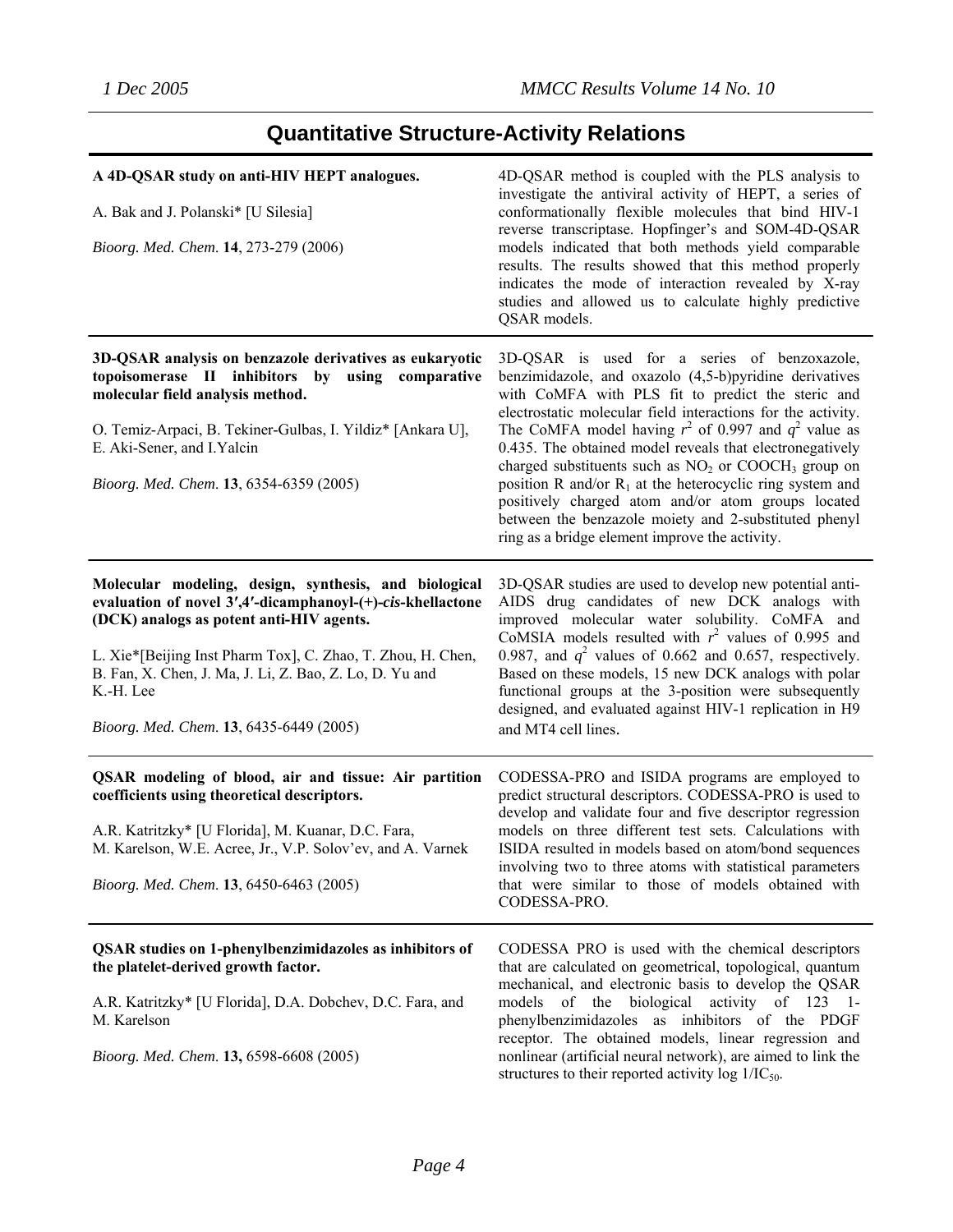Quantitative Structure-Activity Relations (cont'd)

| QSAR of the testosterone binding globulin affinity by<br>means of correlation weighting of local invariants of the<br>graph of atomic orbitals.<br>Ivan Raska, Jr.* [Charles U Prague] and A. Toropov<br>Bioorg. Med. Chem. 13, 6830-6835 (2005)                                                                  | The testosterone binding globulin affinity is modeled as a<br>mathematical function of molecular structure in two<br>versions of molecular structure elucidation: firstly by<br>hydrogen-filled molecular graphs (HFG) and secondly by<br>the so-called graphs of atomic orbitals (GAO). Increased<br>orders of Morgan extended connectivity in the HFG and<br>GAO are examined as local invariants. A QSAR was<br>obtained using optimisation of the correlation weights of<br>the above-mentioned invariants.                                                                                                                                                             |
|-------------------------------------------------------------------------------------------------------------------------------------------------------------------------------------------------------------------------------------------------------------------------------------------------------------------|-----------------------------------------------------------------------------------------------------------------------------------------------------------------------------------------------------------------------------------------------------------------------------------------------------------------------------------------------------------------------------------------------------------------------------------------------------------------------------------------------------------------------------------------------------------------------------------------------------------------------------------------------------------------------------|
| Synthesis and<br>anti-viral activity of a series<br>of<br>sesquiterpene lactones and analogues in the subgenomic<br>HCV replicon system.<br>D.-R. Hwang, Y.-S. Wu, C.-W. Chang, T.-W. Lien,<br>W.-C. Chen, U.-K. Tan, J.T.A. Hsu and H.-P. Hsieh*<br>[Nat Health Res Inst]<br>Bioorg. Med. Chem. 14, 83-91 (2006) | The structure-activity relationship was elucidated to<br>reveal that the spatial arrangement of the terpenoid<br>skeleton fused with an $\alpha$ -methylene- $\gamma$ -lactone moiety<br>produces maximal anti-HCV activity. Strong anti-HCV<br>potency indicates a possibility of secondary amino<br>adducts converting back to parthenolide or being replaced<br>by the nucleophilic residues of proteins inside cells.                                                                                                                                                                                                                                                   |
| A new potential cyclooxygenase-2 inhibitor, pyridinic<br>analogue of nimesulide.<br>C. Michaux* [U Notre Dame de la Paix], C. Charlier,<br>F. Julémont, X. de Leval, J.M. Dogné, B. Pirotte, and<br>F. Durant<br>Eur. J. Med. Chem. 40, 1316-1324 (2006)                                                          | Docking is performed to investigate the structure-activity<br>relationships for COX-2 inhibitors through the binding<br>mode of original pyridinic compounds structurally related<br>to nimesulide. Structural modifications are proposed to<br>reverse the selectivity of the more active inhibitor of the<br>series characterized by a preferential activity on COX-1.<br>On the basis of these modifications, a new compound<br>with a bromo substituent was designed and showed a<br>COX-2 selective inhibition.                                                                                                                                                        |
| Design, synthesis, and biological evaluation of linear 1-(4-,<br>3- or 2-methylsulfonylphenyl)-2-phenylacetylenes: A novel<br>class of cyclooxygenase-2 inhibitors.<br>Q.-H. Chen, P.N. Praveen Rao and E.E. Knaus* [U Alberta]<br>Bioorg. Med. Chem. 13, 6425-6433 (2005)                                        | studies<br>identified<br>$1-(3-$<br>Structure<br>activity<br>methylsulfonylphenyl)-2-(4-methylphenyl)-acetylene as a<br>potent COX-2 inhibitor with a high COX-2 selectivity<br>index comparable to the reference compound rofecoxib.<br>Molecular modeling study showed that the MeSO <sub>2</sub> COX-<br>2 pharmacophore was positioned in the vicinity of the<br>secondary COX-2 binding site near Val <sup>523</sup> . The structure-<br>activity data acquired indicated that the acetylene moiety<br>constitutes a suitable scaffold (template) to design novel<br>acyclic 1,2-diarylacetylenes with selective COX-2, or<br>dual COX-1/COX-2, inhibitory activities. |
| Comparative QSAR study of phenol derivatives with the<br>help of density functional theory.<br>F.A. Pasha* [Bareilly Coll], H.K. Srivastava, and P.P. Singh<br>Bioorg. Med. Chem. 13, 6823-6829 (2005)                                                                                                            | Four different methods are employed to find the<br>reliability of QSAR study of 50 phenol derivatives. The<br>first model is developed with the help of AM1<br>calculations and second and third models are designed<br>with the PM3 and PM5 calculations. Finally, DFT<br>calculations are made for the same series of compounds<br>by using a B88-PW91 GGA energy functional with the<br>DZVP basis set. The DFT models have a higher<br>predictive power than AM1, PM3, and PM5 methods.                                                                                                                                                                                 |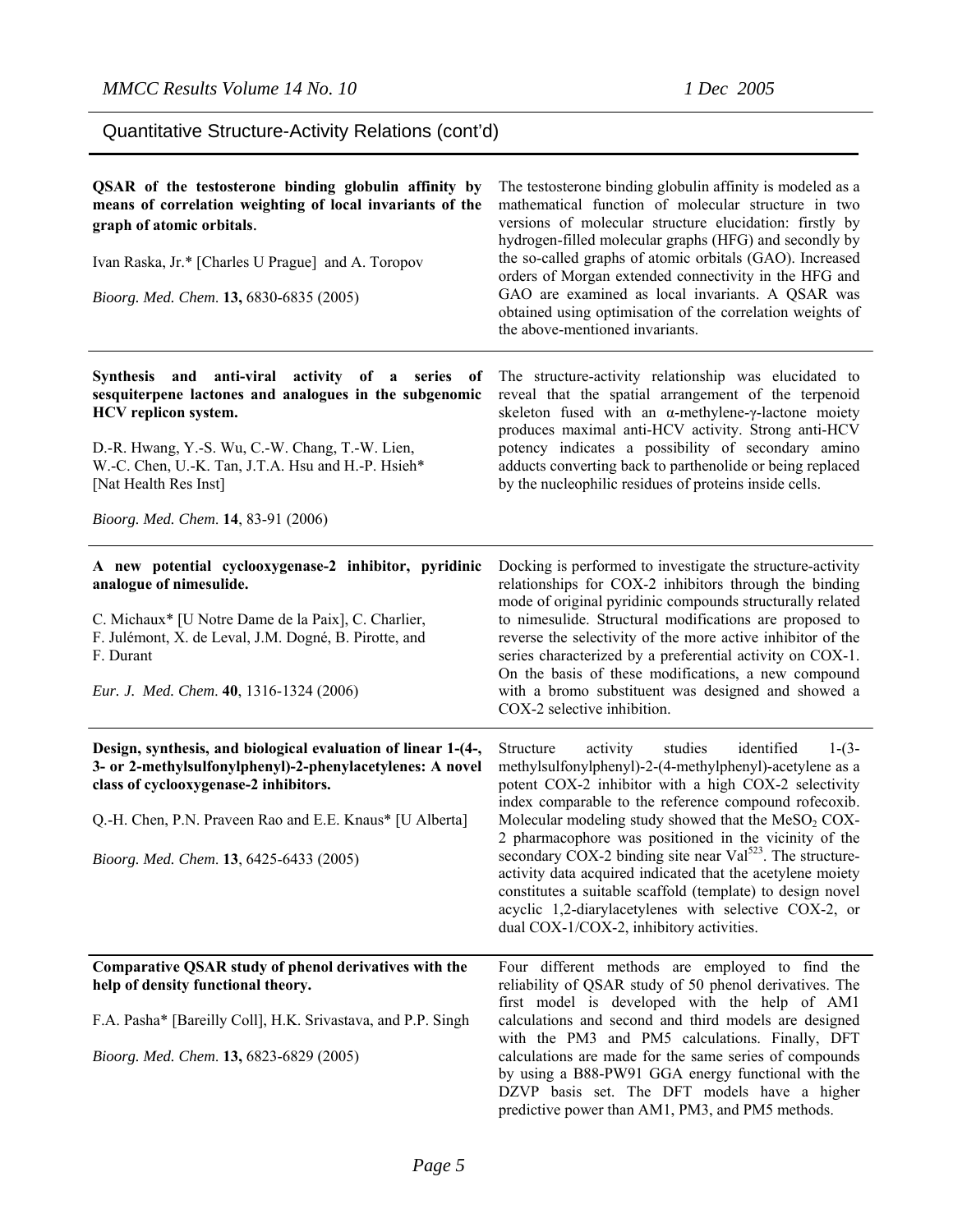### **Zeolites**

**Modeling proton transfer in zeolites: Convergence behavior of embedded and constrained cluster calculations.** 

J.T. Fermann, T. Moniz, O. Kiowski, T.J.McIntire, T. Vreven, S.M. Auerbach\* [U Massachusetts], and M.J. Frisch

*J. Chem. Theory and Computation*. **1**, 1232-1239 (2005)

The convergence properties of embedded and constrained cluster models of proton transfer in zeolites are studied by applying DFT to describe clusters and ONIOM to perform the embedding. Convergence to the same values as the constrained clusters was obtained without the use of reactive force fields or periodic boundary conditions in the embedding procedure.

## **Carbon Nanoparticles**

| Monolayer-protected nanoparticle-protein interactions.<br>C. -C. You, M. De, and V.M. Rotello* [U Massachusetts]<br>Curr. Opi. Chem. Biol. 9, 639-646 (2005)        | Monolayer-protected nanoparticles provided an appealing<br>artificial receptor scaffold for targeting proteins and<br>related biomacromolecules. The present investigations<br>include the molecular recognition of proteins with<br>nanoparticles in aqueous media, self-assembly of proteins<br>and nanoparticles either in solution or on surface, and<br>construction of nanoparticle-based protein sensors.                                                                                    |
|---------------------------------------------------------------------------------------------------------------------------------------------------------------------|-----------------------------------------------------------------------------------------------------------------------------------------------------------------------------------------------------------------------------------------------------------------------------------------------------------------------------------------------------------------------------------------------------------------------------------------------------------------------------------------------------|
| Applications of carbon nanotubes in drug delivery.<br>A. Bianco, K. Kostarelos, and M. Prato* [U Trieste]<br>Curr. Opi. Chem. Biol. 9, 674-679 (2005)               | Carbon nanotubes (CNT) are emerging as a new<br>alternative and efficient tool for transporting and<br>molecules.<br>therapeutic<br>translocating<br><b>CNT</b><br><sup>1</sup> S<br>functionalised with bioactive peptides, proteins, nucleic<br>acids and drugs, and used to deliver their cargos to cells<br>and organs. Because functionalised CNT display low<br>toxicity and are not immunogenic, such systems hold<br>great potential in the field of nanobiotechnology and<br>nanomedicine. |
| Molecular simulation for nanotechnologies: Application to<br>industry.<br>Y. Hiwatari* [Kanazawa U], Y. Kaneko, and H. Ishida<br>Mol. Sim. 30, 819-826 (2005)       | Molecular simulations are carried out in relation to the<br>nanotechnology and application to industrial problems of<br>electrodeposition in nano-scales<br>and<br>martensite<br>transformation, which are essentially independent to each<br>other. For the free-boundary condition the martensite<br>transformation is rather easy to predict, while for the<br>periodic-boundary condition it has never successfully<br>been obtained so far using MD simulation.                                |
| Molecular-dynamics studies on hydrogen atoms in<br>nanostructured graphite.<br>A. Harada* [Hiroshima U], F. Shimojo, and K. Hoshino<br>Mol. Sim. 30, 947-951 (2005) | Hybrid MD simulation is applied to the model systems to<br>investigate the effect of crystallization on the desorption<br>of hydrogen atoms from nanostructured graphite. The<br>bond between hydrogen and carbon atoms becomes<br>weaker due to the recrystallization of the nanostructured<br>graphite and that the hydrogen dimer is formed with<br>increasing temperature.                                                                                                                      |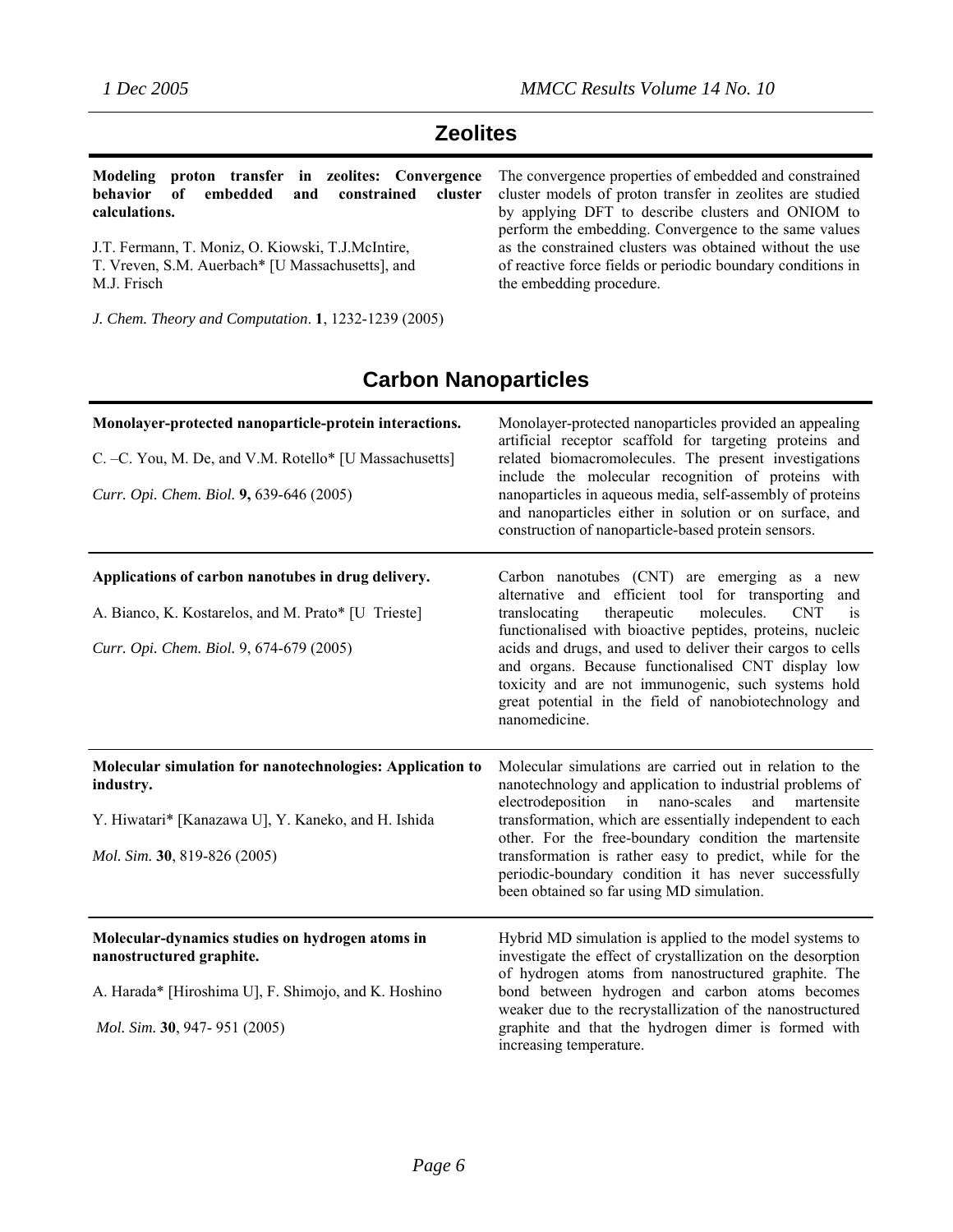**!** 

Carbon Nanoparticles (cont'd)

#### **A molecular-dynamics simulation study of solventinduced repulsion between C60 fullerenes in water.**

L. Li, D. Bedrov, and Grant D. Smith\* [U Utah]

*J. Chem. Phys.* **123,** 20450401-20450407 (2005)

In contrast to conventional nonpolar solutes, two C60 fullerene molecules repel each other due to water-induced repulsive energy between the two large molecules. The repulsion is due to loss of VDW interactions when the water layer is squeezed out, and the repulsion is overtaken by hydrophobic entropic attraction at high temperature.

#### 1.2. *Biopolymers*

| <b>Bioinformatics</b>                                                                                                                                                                                                                                                     |                                                                                                                                                                                                                                                                                                                                                                                                                                                                                                                                                                               |  |
|---------------------------------------------------------------------------------------------------------------------------------------------------------------------------------------------------------------------------------------------------------------------------|-------------------------------------------------------------------------------------------------------------------------------------------------------------------------------------------------------------------------------------------------------------------------------------------------------------------------------------------------------------------------------------------------------------------------------------------------------------------------------------------------------------------------------------------------------------------------------|--|
| <b>External cross-validation for unbiased evaluation of</b><br>protein family detectors: Application to allergens<br>D. Soeria-Atmadja, M. Wallman, A.K. Bjorklund, A.<br>Isaksson, U. Hammerling, and M.G. Gustafsson* [Uppsala U]<br><i>Proteins</i> 61, 918-925 (2005) | The statistical significance of internal LOO validation,<br>external 10-fold cross-validation with a 10% test set and<br>final validation on a large test-set ('holdout') in the design<br>of classifiers for a simulated database and on<br>determination of allergens, are examined critically. The<br>bias introduced by selecting alternative classifiers from<br>the internal LOO, can be removed more efficiently by an<br>'external cross-validation loop' than by a final 'holdout'<br>validation, and provides useful statistics on different<br>parameter settings. |  |
| An information theoretic approach to macromolecular<br>modeling: I. sequence alignments.                                                                                                                                                                                  | Based on information theory, the gap penalty should<br>depend on alphabet size and sequence length                                                                                                                                                                                                                                                                                                                                                                                                                                                                            |  |
| T. Aynechi and I.D. Kuntz* [U Calif San Francisco]                                                                                                                                                                                                                        |                                                                                                                                                                                                                                                                                                                                                                                                                                                                                                                                                                               |  |
| Biophys. J. 89, 2998-3007 (2005)                                                                                                                                                                                                                                          |                                                                                                                                                                                                                                                                                                                                                                                                                                                                                                                                                                               |  |
| An information theoretic approach to macromolecular<br>modeling: II. force fields<br>T. Aynechi and I.D. Kuntz* [U Calif San Francisco]                                                                                                                                   | From information theory based on lattice models of<br>conformation and simplified alphabets, the information<br>content, and hence force-field resolving power, of long-<br>range specific pairings is greater than close-range and<br>nonspecific pairings.                                                                                                                                                                                                                                                                                                                  |  |

*Biophys. J.* **89,** 3008-3016 (2005)

### **Protein Structure Prediction**

#### **Dependency between consecutive local conformations helps assemble protein structures from secondary structures using Go potential and greedy algorithm**

P. Tuffery\* [U Paris 7] and P. Derreumaux

*Proteins* **61***,* 732-740 (2005)

A remarkably simple algorithm is described that uses prefiltered structure fragments as the basis for local conformational search and sequential (both ways) growth of the protein structure for almost ab-initio structure prediction. The typical RMSD to the target structure is  $\sim$  5 Å.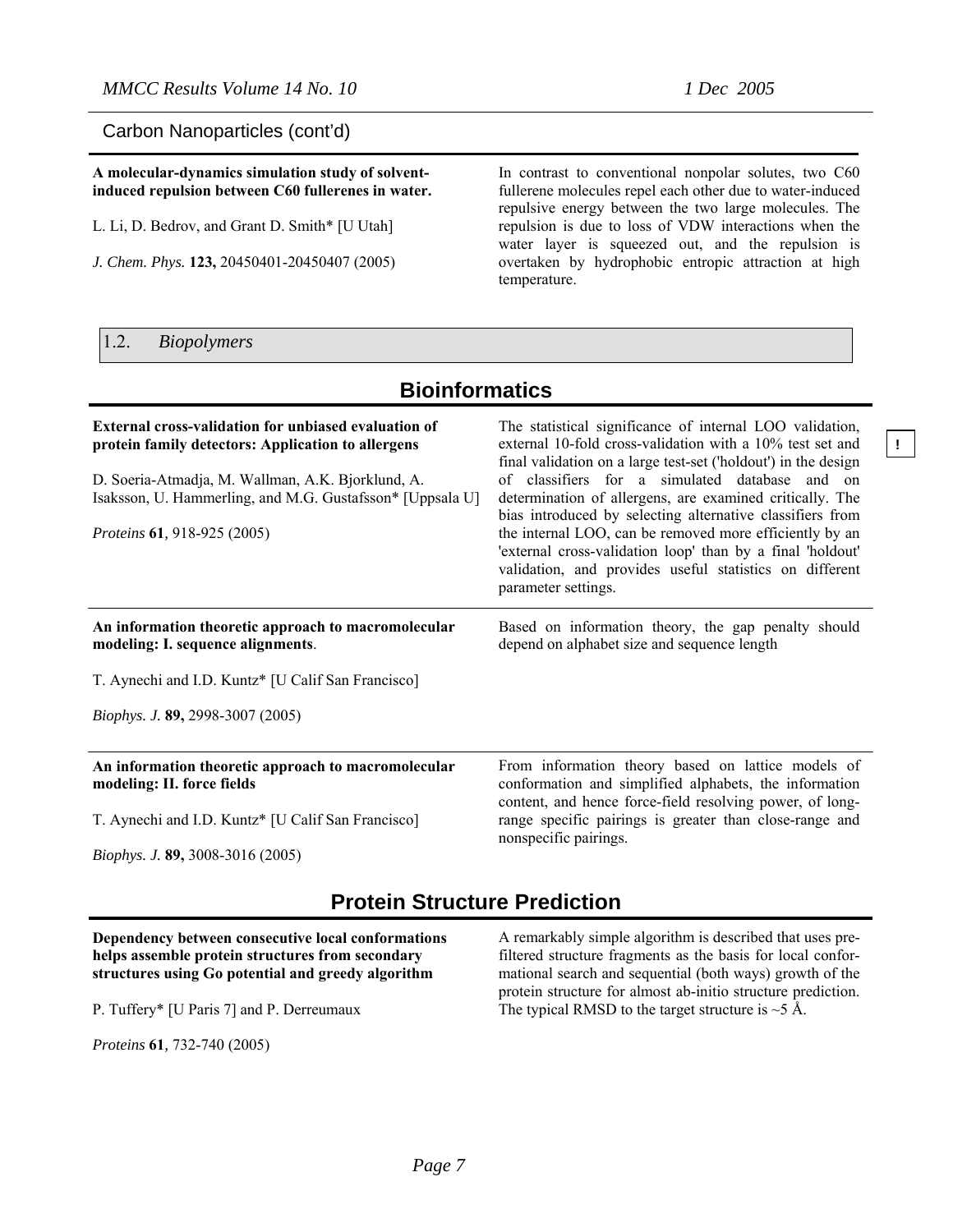## **Comparative or Homology Modeling**

| Homology modelling and active-site-mutagenesis study of<br>domain<br>the<br>catalytic<br>of<br>pneumococcal<br>the<br>phosphorylcholine esterase.<br>N. Eugenia Campillo* [Inst Quim Med], J. Antonio Páez,<br>L. Lagartera, and A. Gonzalez<br>Bioorg. Med. Chem. 13, 6404-6413 (2005) | catalytic<br>domain of pneumococcal<br>The<br>phosphorylcholine esterase (Pce), which is capable of<br>removing phosphorycholine residues from teichoic and<br>lipoteichoic acids, was modeled after the x-ray structure<br>of enzymes from the $\alpha/\beta$ metallo-lactamase family.<br>Docking studies were employed to identify the residues<br>involved in the binding of Zn ions.                                                                                               |
|-----------------------------------------------------------------------------------------------------------------------------------------------------------------------------------------------------------------------------------------------------------------------------------------|-----------------------------------------------------------------------------------------------------------------------------------------------------------------------------------------------------------------------------------------------------------------------------------------------------------------------------------------------------------------------------------------------------------------------------------------------------------------------------------------|
| Theoretically predicted structures of plasma membrane<br>$Ca2+ - ATP$ ase and their susceptibilities to oxidation.<br>G.H. Lushington* [U Kansas], A. Zaidi and M.L. Michaelis<br>J. Mol. Graph. Mod. 24, 175-185 (2005)                                                                | A 3D-model of PMCA was generated via a combination<br>of homology/comparative modeling, threading, protein-<br>protein docking, and guidance from prior biochemical<br>and analytical studies. The resulting model was validated<br>based on surface polarity/hydrophobicity profiling,<br>standard ProCheck, WhatIF, and PROVE checks, as well<br>comparison with empirical structure-function<br><b>as</b><br>observations. This model is used to identify likely<br>oxidation sites. |
| Ligand docking in the gastric H+/K+-ATPase: Homology<br>modeling of reversible inhibitor binding sites.<br>C.G. Kim, J.A. Watts, and A. Watts* [Oxford U]<br>J. Med. Chem. 48, 7145-7152 (2005)                                                                                         | A homology model of $H+/K+ATP$ as using a Ca2+-<br>ATPase crystal structure, combined with docking, NMR<br>conformation data, and site-directed mutagenesis<br>suggests a binding site for TMPFPIP that is in the loops<br>between TM5, TM6, and TM8.                                                                                                                                                                                                                                   |

## **Protein Folding**

| Sterics and solvation winnow accessible conformational<br>space for unfolded proteins.<br>N.C. Fitzkee and G.D. Rose* [Johns Hopkins U]<br>J. Mol. Biol. 353, 873-887 (2005) | Steric hindrance and hydrogen-bonding restrict the<br>conformational space of unfolded proteins. Simulation of<br>short peptides using a five-state approximation of protein<br>allows quantification of conformational restriction, and<br>the authors extrapolate the results to arbitrary length<br>proteins. |
|------------------------------------------------------------------------------------------------------------------------------------------------------------------------------|------------------------------------------------------------------------------------------------------------------------------------------------------------------------------------------------------------------------------------------------------------------------------------------------------------------|
| Symmetric connectivity of secondary structure elements<br>enhances the diversity of folding pathways.                                                                        | Analysis using Go-type models finds that even<br>distribution of alpha helix and beta strand elements tends<br>to result in more diverse folding pathways, while if the                                                                                                                                          |
| D.K. Klimov* [George Mason U] and D. Thirumalai                                                                                                                              | distribution of either secondary structure element is<br>localized to different parts of the sequence there is a                                                                                                                                                                                                 |
| J. Mol. Biol. 353, 1171-1186 (2005)                                                                                                                                          | restricted set of folding pathways.                                                                                                                                                                                                                                                                              |
| Reproducible polypeptide folding and structure prediction<br>using molecular dynamics simulations.                                                                           | Replica exchange molecular dynamics of chignolin, a $\beta$ -<br>hairpin peptide, yields an order of magnitude faster<br>sampling of native structure compared to classical MD.                                                                                                                                  |
| M.M. Seibert, A. Patriksson, B. Hess and D. van der Spoel*<br>[Uppsala U]                                                                                                    | Comparison of simulations performed in vacuum and<br>water highlight the role of water in protein folding.                                                                                                                                                                                                       |
| J. Mol. Biol. 354, 173-183 (2005)                                                                                                                                            |                                                                                                                                                                                                                                                                                                                  |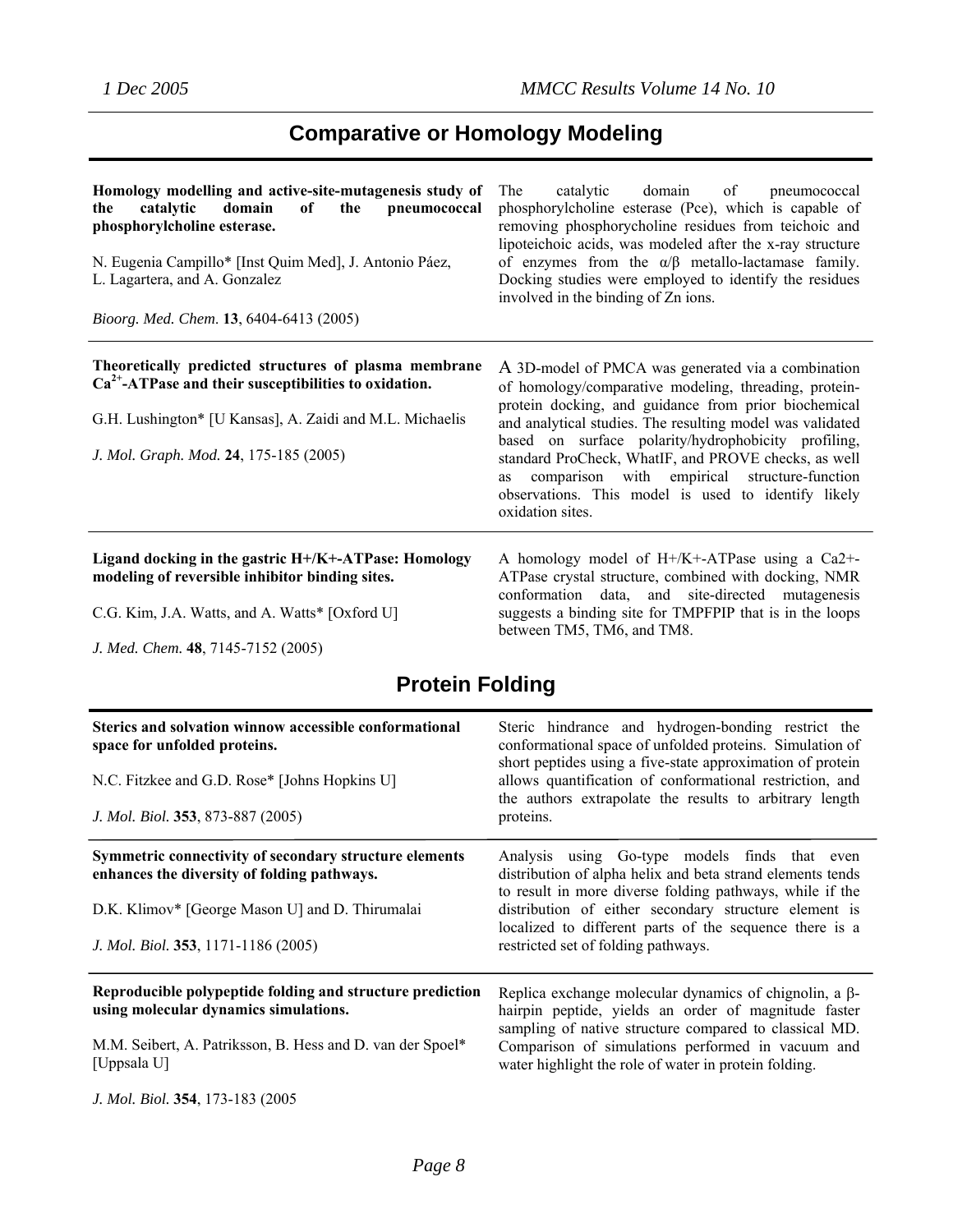Protein Folding (cont'd)

**Folding behavior of chaperonin-mediated substrate protein** W.X. Xu, J. Wang, and W. Wang\* [Nanjing U] *Proteins* **61***,* 777-794 (2005) The folding behaviour of a model lattice protein in a Gotype potential inside a cavity is studied. Folding rate increases with decreasing cavity wall affinity and has a maximum in the cavity radius. Free energy landscapes, folding events and effects of mutations in a model of chymotrypsin inhibitor 2 are discussed. **Free energy landscape and folding mechanism of a betahairpin in explicit water: A replica exchange molecular** REMD simulations in Gromacs using the Gromos 43a1

**dynamics study** P.H. Nguyen\* [JW Goethe U], G. Stock, E. Mittag, C.K. Hu,

and M.S. Li\* [Polish Ac Sci]

*Proteins* **61***,* 795-808 (2005)

forcefield support the hydrophoic collapse/core formation seen in simulations with other atomic forcefields, but not in off-lattice simple models. Dominant states are the native and molten globule, with a broad transition region, and were identified from a free energy landscape with  $R_{g}$  of the hydrophobic core *vs.* the number of native H-bonds.

### **Protein Design and Engineering**

#### **Electrostatics in computational protein design.**

C.L. Vizcarra and S.L. Mayo\* [Calif Inst Tech]

*Curr. Opi. Chem. Biol.* **9**, 622-626 (2005).

Recent progress in modeling electrostatic interactions in computational protein design, with particular emphasis on continuum models, is reviewed.

**!** 

| <b>Protein Electrostatics and Titration</b>                                                                                                                                             |                                                                                                                                                                                                                                                                                                    |  |
|-----------------------------------------------------------------------------------------------------------------------------------------------------------------------------------------|----------------------------------------------------------------------------------------------------------------------------------------------------------------------------------------------------------------------------------------------------------------------------------------------------|--|
| Electrostatics of the intracellular vestibule of K+ channels.                                                                                                                           | Continuum electrostatics calculations on KcsA finds that<br>as the channel opens, an ion residing in a vestibular                                                                                                                                                                                  |  |
| V. Jogini and B. Roux* [Cornell U]                                                                                                                                                      | cavity common to all potassium channels becomes<br>significantly destabilized.                                                                                                                                                                                                                     |  |
| J. Mol. Biol. 354, 272-288 (2005)                                                                                                                                                       |                                                                                                                                                                                                                                                                                                    |  |
| Electrostatic potential at the retinal of three archaeal<br>rhodopsins: Implications for their different absorption<br>spectra<br>E. Kloppmann, T. Becker, and G.M. Ullmann* [Bayreuth] | Using the electrostatic potential at the retinal surface due<br>to protein, bilayer and solvent salt from MEAD/LPBE<br>calculations and decomposing it for contributions of<br>single residues, the differences in absorption spectra of<br>bacteriorhodopsin, halorhodopsin and sensory rhodopsin |  |
| <i>Proteins</i> 61, 953-965 (2005)                                                                                                                                                      | II could be attributed mainly three residues in the retinal<br>binding pocket (Ser141, Thr142 and Ala215 in BR) one<br>close to the pocket (Thr121 in BR) and three at more than                                                                                                                   |  |
|                                                                                                                                                                                         | 8 Å (Asn76, Glu194 and Glu204 in BR).                                                                                                                                                                                                                                                              |  |
| Very fast empirical prediction and rationalization of<br>protein $pK(a)$ values                                                                                                         | Using several simple empirical forumulae, measured<br>pKa's are predicted surprisingly well, comparable to other<br>methods but using only seconds of CPU time, and finally                                                                                                                        |  |
| H. Li, A.D. Robertson, and J.H. Jensen* [U Iowa]                                                                                                                                        | applied to 285 residues in 44 proteins yielding an RMS<br>error of 0.79 units. Properties of different residue types                                                                                                                                                                               |  |
| <i>Proteins</i> <b>61</b> , 704-721 (2005)                                                                                                                                              | and main structural determinants are discussed.                                                                                                                                                                                                                                                    |  |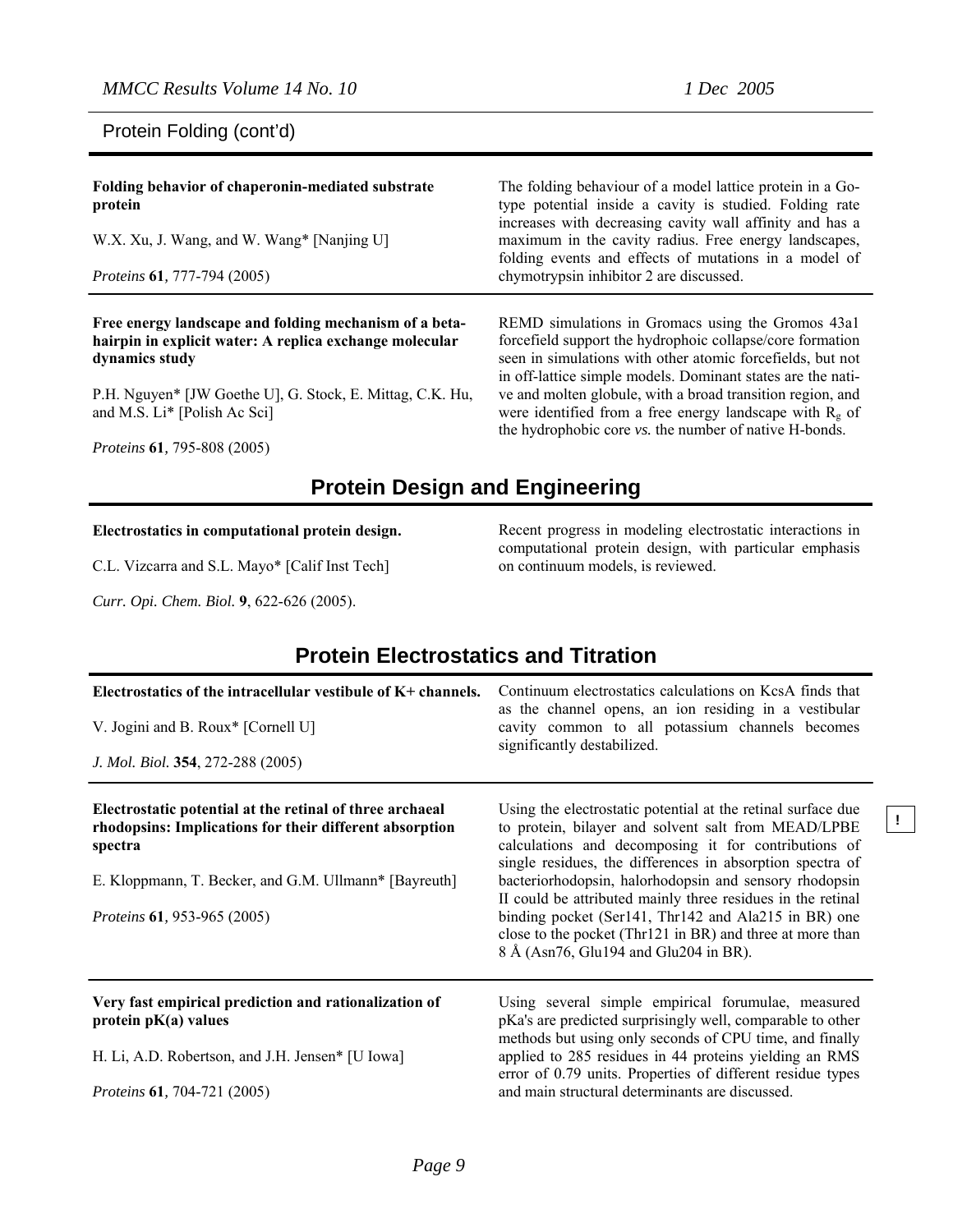### **Protein Dynamics**

| Comparative molecular dynamics - Similar folds and<br>similar motions?<br>A. Pang, Y. Arinaminpathy, M.S. Sansom, and<br>P.C. Biggin* [U Oxford]<br><i>Proteins</i> <b>61</b> , 809-822 (2005) | Extensive MD simulations (290ns in total) of members of<br>the periplasmic binding-protein-like family using<br>Gromacs show large-scale motions to be largely conser-<br>ved, and smaller motions reflect differences between<br>sequences. Ligand-binding attenuates motions, but other-<br>wise does not interfere. The observation of both opening<br>and closing transitions, leads to the conclusion that low<br>RMSD is not always a measure of simulation quality. |
|------------------------------------------------------------------------------------------------------------------------------------------------------------------------------------------------|----------------------------------------------------------------------------------------------------------------------------------------------------------------------------------------------------------------------------------------------------------------------------------------------------------------------------------------------------------------------------------------------------------------------------------------------------------------------------|
| Unwinding the helical linker of calcium-loaded<br>calmodulin: A molecular dynamics study<br>G. Fiorin, R.R. Biekofsky, A. Pastore, and<br>P. Carloni* [SISSA]<br>Proteins 61, 829-839 (2005)   | MD simulations of $Ca^{2+}$ -bound Calmodulin show<br>unwinding of the central helix, starting in the middle.<br>From the effects observed, both the solution and X-ray<br>structures can be explained, as well as other (solution-<br>state) experimental data. Details of the transition and<br>effects of different ionic strength, forcefields and<br>simulation parameters are discussed.                                                                             |
| A salt-bridge motif involved in ligand binding and large-<br>scale domain motions of the maltose-binding protein.<br>T. Stockner, H.J. Vogel, and D.P. Tieleman* [U Calgary]                   | "A salt bridge between Glu-111 and Lys-15 forms that<br>effectively locks the protein-ligand complex in a<br>semiclosed conformation inhibiting any further opening<br>and promoting complete closure", which probably plays a<br>"role in the initial steps of substrate transport."                                                                                                                                                                                      |

*Biophys. J.* **89,** 3362-3371 (2005)

### **Ligand Binding**

| <b>Evaluating the molecular mechanics Poisson-Boltzmann</b><br>surface area free energy method using a congeneric series<br>of ligands to p38 MAP kinase.<br>D.A. Pearlman* [Science]<br>J. Med. Chem. 48, 7796-7807 (2005) | A study applying MM/PBSA for prediction of 16 p38<br>inhibitors finds that it performs poorly relative to other<br>available methods that take less amounts of CPU time,<br>including thermodynamic integration and OWFEG. The<br>study also finds MM/PBSA yields improved prediction<br>with use of a longer MD simulation and separate MD<br>runs for the complex, protein, and ligand. |
|-----------------------------------------------------------------------------------------------------------------------------------------------------------------------------------------------------------------------------|-------------------------------------------------------------------------------------------------------------------------------------------------------------------------------------------------------------------------------------------------------------------------------------------------------------------------------------------------------------------------------------------|
| Docking studies and ligand recognition in<br>folylpolyglutamate synthetase.                                                                                                                                                 | Docking suggests that folylpolyglutamate synthetase<br>accommodates ligands of different length and net charge<br>through two separate binding sites instead of just the one                                                                                                                                                                                                              |
| X.-J. Tan and H.A. Carlson* [U Michigan]<br>J. Med. Chem. 48, 7764-7772 (2005)                                                                                                                                              | binding site currently known.                                                                                                                                                                                                                                                                                                                                                             |

## **Enzyme Catalysis**

|                                              | An implementation of the nudged elastic band algorithm |  |  |  |  |  |
|----------------------------------------------|--------------------------------------------------------|--|--|--|--|--|
|                                              | and application to the reaction mechanism of           |  |  |  |  |  |
| <b>HGXPRTase from Plasmodium falciparum.</b> |                                                        |  |  |  |  |  |

R. Crehuet\*[CSIC], A. Thomas, and M.J. Field

*J. Mol. Graph. Mod.* **24**, 102-110 (2005)

The nudged elastic band algorithm was used in the simulation program DYNAMO with some modifications to the original algorithm to improve its efficiency. The method is applied to the reaction mechanism of the enzyme hypoxanthine-guanine-xanthine phosphoribosyltransferase from *Plasmodium falciparum*.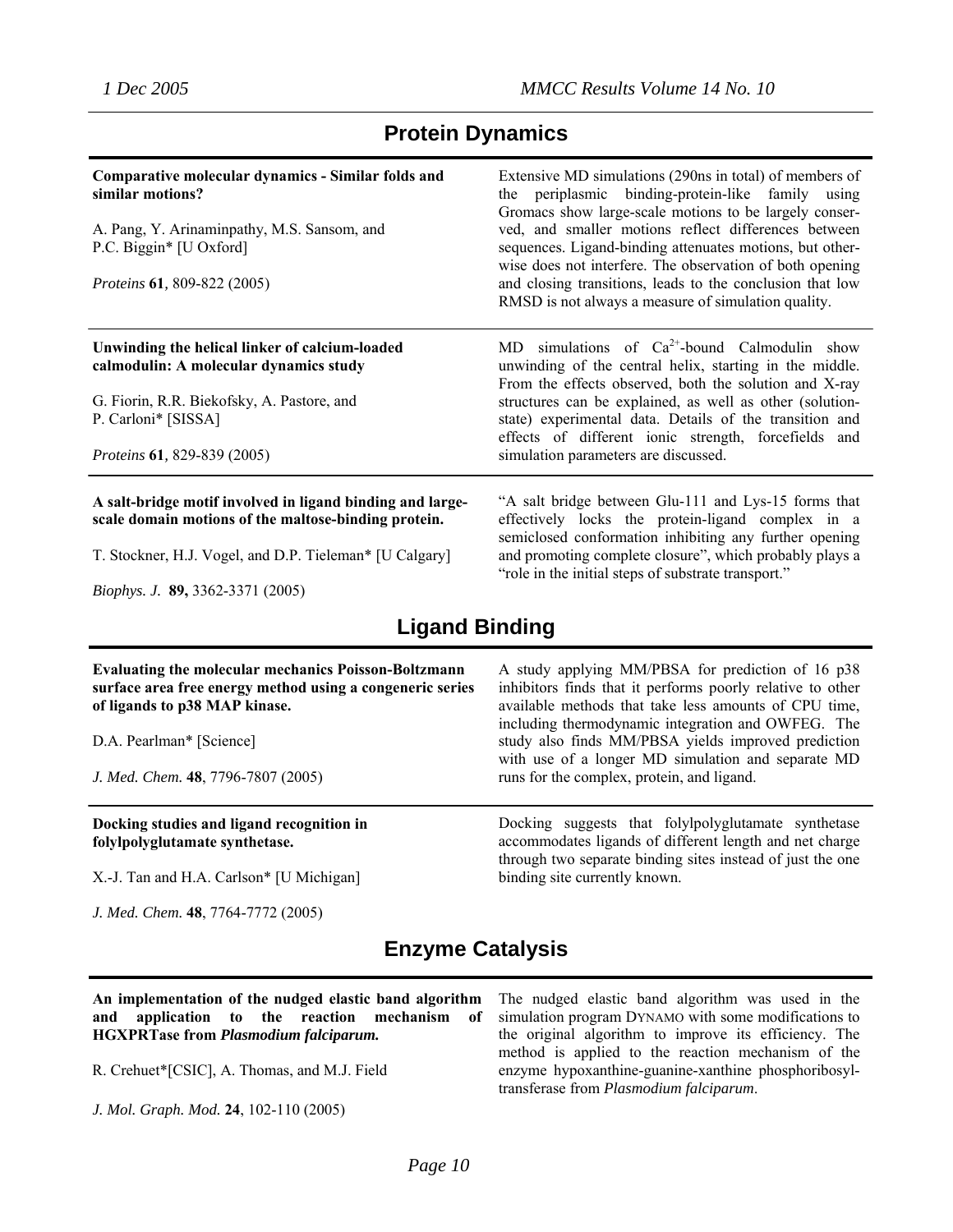Enzyme Catalysis (cont'd)

| Effects of calcium binding on structure and autolysis<br>regulation<br>trypsins:<br>molecular<br>dynamics<br>in<br>$\mathbf{A}$<br>investigation.<br>E. Papaleo, P. Fantucci, and L. De Gioia*<br>[Univ. of Milano-Bicocca]<br>J. Chem. Theory and Computation. 1, 1286-1297 (2005) | MD<br>simulations,<br>calcium-free trypsins<br>ln<br>are<br>characterized by a more flexible structure, connecting<br>$Ca^{2+}$ binding and autoproteolysis propensity.<br>The<br>removal of $Ca^{2+}$ not only increases the flexibility of<br>regions around its binding site (in the N-terminal<br>domain), but leads to channeling of the fluctuations to<br>remote sites in the C-terminal domain, possibly involving<br>the interdomain loop.                                      |
|-------------------------------------------------------------------------------------------------------------------------------------------------------------------------------------------------------------------------------------------------------------------------------------|------------------------------------------------------------------------------------------------------------------------------------------------------------------------------------------------------------------------------------------------------------------------------------------------------------------------------------------------------------------------------------------------------------------------------------------------------------------------------------------|
| Insights into the induced fit mechanism in antithrombin-<br>heparin interaction using molecular dynamics simulations.<br>H. Verli and J.A. Guimarães* [U Fed do Rio Grande do Sul]<br>J. Mol. Graph. Mod. 24, 203-212 (2005)                                                        | MD simulations are used to study the interaction between<br>a pentasaccharide and AT. The results suggested that<br>there is no conformational requirement for the ligand to<br>bind, and the impact of binding on AT structure is<br>explored.                                                                                                                                                                                                                                          |
| Accurate QM/MM free energy calculations of enzyme<br>reactions: Methylation by catechol O-methyltransferase.<br>T.H. Rod* [Lund U] and U. Ryde<br>J. Chem. Theory and Computation. 1, 1240-1251 (2005)                                                                              | Quantum mechanical thermodynamic cycle perturbation<br>(QTCP) and QM/MM-FE methods are applied to the<br>methylation of catecholate catalyzed by catechol O-<br>methyltransferase. The free energy barrier for the reaction<br>was estimated by computing free energy changes in steps<br>between fixed QM regions along a predetermined<br>reaction pathway. In this method, the QM region is fixed.<br>The approximation leads to well-converged free energy<br>barriers.              |
| A quantum chemical study on the mechanism of<br>glycinamide ribonucleotide transformylase inhibitor: 10-<br>Formyl-5,8,10-trideazafolic acid.<br>Q.-A. Qiao* [Yantai Normal U], Y. Jin, C. Yang, Z. Zhang,<br>and M. Wang<br>J. Biophys. Chem.118, 78-83 (2005)                     | DFT is used to study the reaction mechanism of<br>glycinamide ribonucleotide (GAR) with 10-formyl-<br>5,8,10-trideazafolic acid (10f-TDAF). The results<br>indicated that inhibitor 10f-TDAF could form a very<br>stable intermediate with the substrate GAR or generated<br>an imine bond with GAR by elimination of water. The<br>results examined the presumption from available<br>experiments and implied that 10f-TDAF is an important<br>target for anti-neoplastic intervention. |
| Assessment of a mechanism for reactive inhibition of<br>carboxypeptidase-A with QM/MM methods.<br>L. Phoon and N.A. Burton* [U Manchester]<br>J. Mol. Graph. Mod. 24, 94-101 (2005)                                                                                                 | QM/MM methods were used to investigate the<br>mechanism of inhibition of carboxypeptidase-A (CPA)<br>by the two enantiomers of a reactive inhibitor, $N-(2-$<br>chloroethyl)-N-methylphenylalanine. The results showed<br>that the enzyme active site is flexible enough to allow the<br>nucleophilic deactivation reactions of both the $(R)$ and $(S)$<br>forms of a model of the inhibitor to be catalysed by the<br>Zn(II) cofactor of CPA.                                          |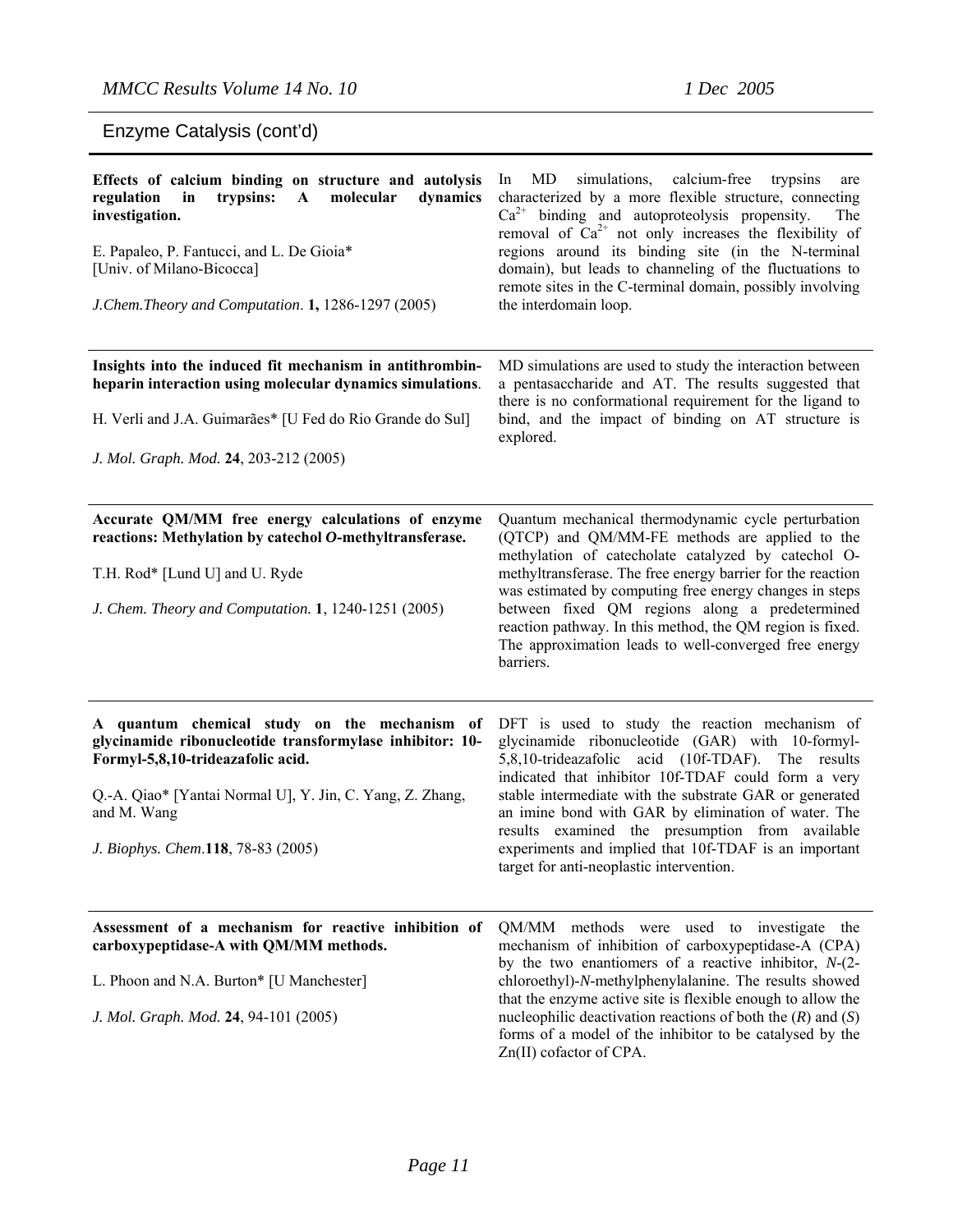#### **Protein-Protein Interactions**

**Survey of the geometric association of domain-domain interfaces**

W.K. Kim and J.C. Ison\* [EBI]

*Proteins* **61***,* 1075-1088 (2005)

A rapid method for analyzing the conservation of domain interfaces from 'facial' and 'inter-facial' geometric arrangements using 1D 'interface tags' is described, applied to a non-redundant set of ~4000 interfaces from  $~19,000$  pairs of which  $~11,000$  intramolecular, and critically evaluated. On average there is more than one interface per family, and distinct and mostly wellseparated faces are used for different partners. The arrangement of interface residues is highly conserved over large evolutionary distance.

#### **Membrane Proteins and Lipid-Peptide Interactions**

#### **Membrane protein structure quality in molecular dynamics simulation.**

R.J. Law\* [U Oxford], C. Capener, M. Baaden, P.J. Bond, J. Campbell, G. Patargias, Y. Arinaminpathy, and M.S.P. Sansom

*J. Mol. Graph. Mod.* **24**, 157-165 (2005)

The relationship between model stability in MD simulations derived from RMSD and structure quality assessment from various protein quality checkers was examined. The results were compared to membrane protein structures, solved at various resolution, by either X-ray or electron diffraction techniques. The checking programs predicted the potential success of MD in making functional conclusions. MD stability was a good indicator for the quality of structures and was dependent on the resolution at which the structures were determined.

#### **Proteins and Surfaces**

#### **An intuitive approach to measuring protein surface curvature**

R.G. Coleman, M.A. Burr, D.L. Souvaine, and A.C. Cheng\* [Pfizer]

*Proteins* **61***,* 1068-1074 (2005)

A robust, non-iterative method is described to define surface curvature as defined by fitting spheres to the surface, which is usually done iteratively in a complex method that is less robust. 'Patch-size' can be adusted to resolve features at different length scales. Differences in quality, interpretability and calculation speed are discussed.

#### **Nucleic Acids**

#### **A semiempirical quantum model for hydrogen-bonded nucleic acid base pairs.**

T.J. Giese, E.C. Sherer, C.J. Cramer, and D.M. York\* [U Minnesota]

*J. Chem. Theory and Computation*. **1**, 1275-1285 (2005)

A semiempirical Hamiltonian  $(PM3_{BP})$  was developed to model hydrogen bonding in nucleic acid base pairs. The  $PM3_{BP}$  Hamiltonian is a novel reparametrization of the PM3 Hamiltonian designed to reproduce experimental base pair dimer enthalpies and high-level densityfunctional results. The results are compared with experimental values and with benchmark densityfunctional (*m*PWPW91/MIDI!) calculations for hydrogen-bonded nucleic acid dimers and trimers.

**!**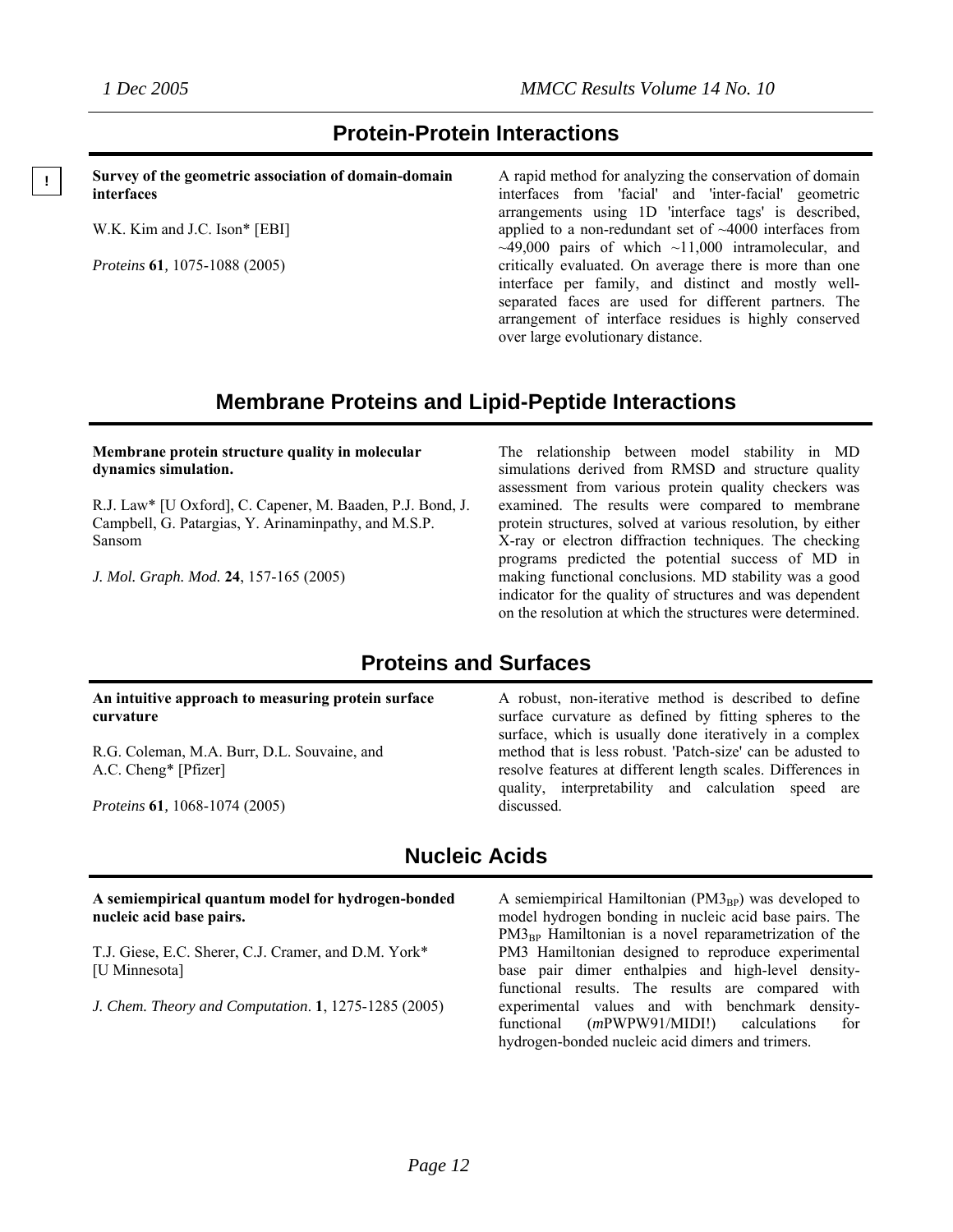#### Nucleic Acids (cont'd)

**A combined QM and MM investigation into guanine quadruplexes.** 

E.H. Clay and I.R. Gould**\*** [Imperial College]

*J. Mol. Graph. Mod.* **24**, 138-146 (2005)

QM energy calculations, optimisations and MD simulations are used to investigate the stability of a human telomeric guanine quadruplex containing potassium and sodium cations. G-quadruplexes may offer a novel path to cancer inhibition. QM investigation of the  $G_{12}$ -quadruplex core containing no cations unsurprisingly yields a highly unfavourable energetic structure. MD simulation of the sodium containing quadruplex for 4 ns showed significant structural reorganisation compared with the original potassium containing crystal structure.

### **Lipids and Surfactants**

| Interactions of liquid crystal-forming molecules with<br>phospholipid bilayers studied by molecular dynamics<br>simulations.<br>E.B. Kim, N. Lockwood, M. Chopra, O. Guzmán, N.L.<br>Abbott and J.J. de Pablo* [U Wisconsin]<br>Biophys. J. 89, 3141-3158 (2005) | Experiments using liquid crystals to image cell<br>membranes were simulated by MD. The potential of<br>mean force of 4-cyano-4'-pentylbiphenyl (5CB) and 4'-<br>(3,4-difluor-phenyl)-4-pentyl-bicylohexyl (5CF) shows a<br>dramatic well in the bilayer, apparently related to<br>enhanced acyl chain order and head group structural<br>changes.                                             |
|------------------------------------------------------------------------------------------------------------------------------------------------------------------------------------------------------------------------------------------------------------------|-----------------------------------------------------------------------------------------------------------------------------------------------------------------------------------------------------------------------------------------------------------------------------------------------------------------------------------------------------------------------------------------------|
| Molecular dynamics study of bipolar tetraether lipid<br>membranes.<br>W. Shinoda* [AIST], K. Shinoda, T. Baba, and M. Mikami<br><i>Biophys. J.</i> 89, 3195-3202 (2005)                                                                                          | MD simulations of bilayers composed of tetraether and<br>diether archael lipids, with or without covalent<br>connections at the ends of the tails to form macrocyles,<br>show the tetraether bilayers to have lower area per<br>headgroup and lateral mobility (10x). The macrocyle has<br>higher elastic expansion modulus (3x) than its<br>counterpart.                                     |
| A molecular-dynamics study of lipid bilayers: Effects of<br>the hydrocarbon chain length on permeability.<br>T. Sugii, S. Takagi, and Y. Matsumoto* [U Tokyo]<br>J. Chem. Phys. 123, 18471401-18471408 (2005)                                                    | The Widom cavity insertion and probability ratio<br>methods indicate that the free energy barriers for $O_2$ , CO,<br>and NO is broader and higher for DPPC than for DLPC,<br>whereas water permeability, based on the solubility-<br>diffusion model and diffusion coefficients obtained from<br>the force or velocity autocorrelation methods, is little<br>affected by lipid chain length. |

#### *1.3. Polymers*

**Sorption mechanism of aromatic molecules in the interface between liquid and polymer crystal.** Y. Tamai\* [U Fului] and M. Fukuda  *Mol. Sim.* **30**, 901-906 (2005) MD simulations are used to investigate the sorptiondesorption mechanism of the aromatic molecules in the δ form for the interface between liquid benzene and the  $\delta$ form of crystalline syndiotactic polystyrene. In the single crystal of the δ form, no translational diffusion of benzene was observed, and in the liquid interface, the sorption of the benzene molecules was observed. It was observed that the ordering of the liquid on the surface of the polymer crystal plays an important role in the sorption mechanism.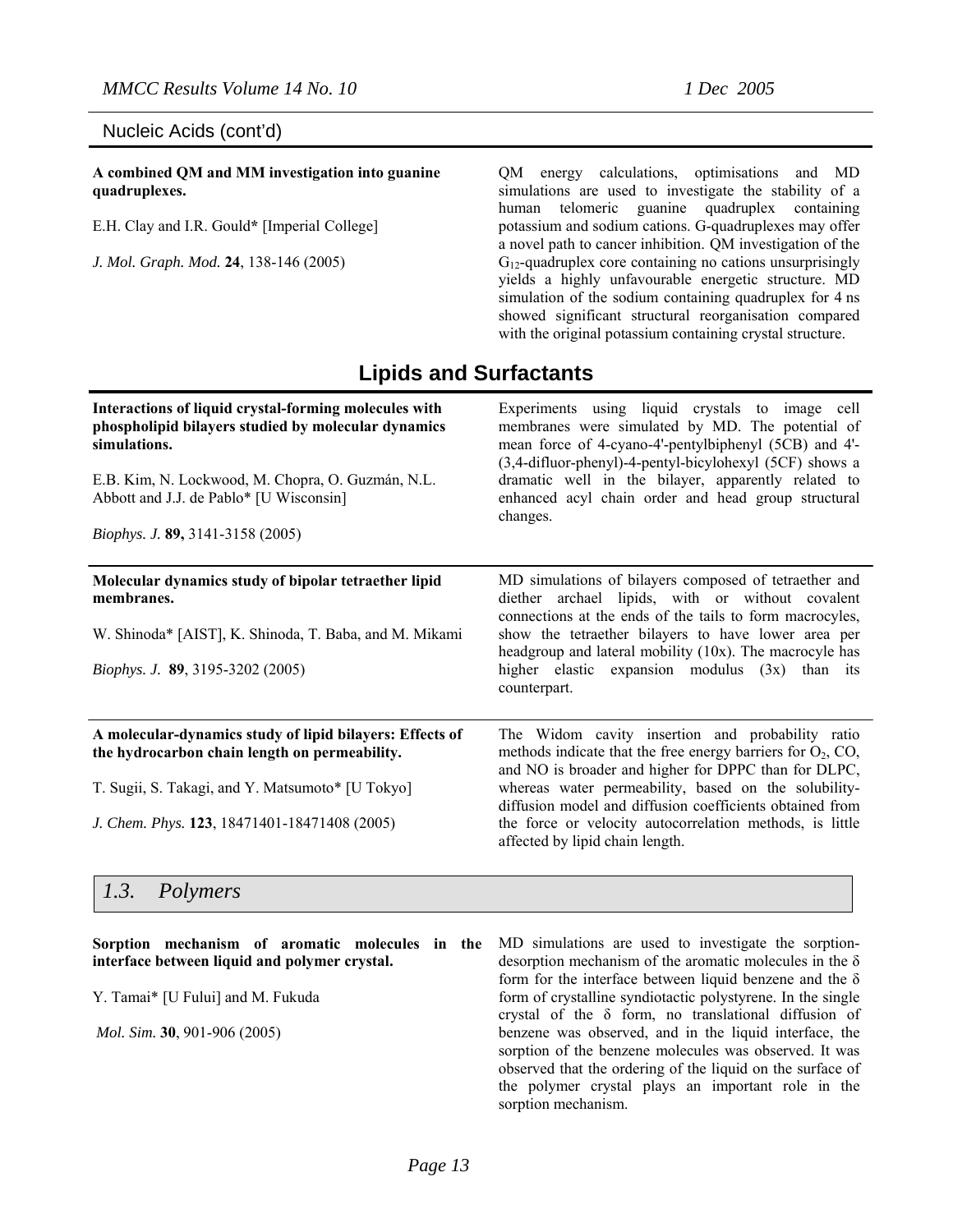#### Polymers (cont'd)

**Molecular dynamics simulation of discontinuous volume phase transitions in highly-charged crosslinked polyelectrolyte networks with explicit counterions in good solvent.** 

This paper details numerous electrostatic and excludedvolume characteristics of an organized polyelectrolyte network with explicit counterions and implicit solvation.

D.-W. Yin, Q. Yan, and J.J. de Pablo\* [U Wisconsin-Madison]

*J. Chem. Phys.* **123,** 17490901-17490909 (2005)

#### *1.4. Surfaces, Catalysts, and Material Subjects*

| Theoretical study of aluminum arsenide clusters:<br>Equilibrium geometries and electronic structures of<br>$Al_nAs_n (n = 1-4).$<br>Y. Qu* [Shandong Inst Light Industry], W. Ma, X. Bian,<br>H. Tang, and W. Tian<br>J. Mol. Graph. Mod. 24, 167-174 (2005) | DFT was used to investigate the geometry, electronic<br>configurations, harmonic vibrational frequencies and<br>stability of the structural isomers of $Aln Asn$ clusters<br>$(n=1-4)$ . The Al-As bond dominates the structures for<br>many isomers so that one preferred dissociation channel<br>is loss of the AlAs monomer. Comparisons with valence-<br>isoelectronic Si2n, AlnPn and GanAsn clusters of same<br>size, the properties of the aluminum arsenide clusters are<br>analogous to those of their corresponding AlnPn, Si2n<br>counterparts. The results explained the modification and<br>refinement of the Si phase in Al-Si alloy at the molecular<br>level. |
|--------------------------------------------------------------------------------------------------------------------------------------------------------------------------------------------------------------------------------------------------------------|-------------------------------------------------------------------------------------------------------------------------------------------------------------------------------------------------------------------------------------------------------------------------------------------------------------------------------------------------------------------------------------------------------------------------------------------------------------------------------------------------------------------------------------------------------------------------------------------------------------------------------------------------------------------------------|
| Local behavior of water molecules on brucite, talc, and<br>halite surfaces: A molecular dynamics study.                                                                                                                                                      | MD simulations are used to calculate the structural and<br>dynamic properties of water between brucite (0001), talc<br>$(001)$ , and halite $(100)$ surfaces at ambient conditions.                                                                                                                                                                                                                                                                                                                                                                                                                                                                                           |
| H. Sakuma* [Tohoku Univ.], T. Tsuchiya, K. Kawamura, and<br>K. Otsuki                                                                                                                                                                                        | The interaction potential models between water and the<br>minerals are developed by the energy curves obtained<br>from <i>ab initio</i> electronic state calculations. The self-                                                                                                                                                                                                                                                                                                                                                                                                                                                                                              |
| <i>Mol. Sim.</i> <b>30</b> , 861-871 (2005)                                                                                                                                                                                                                  | diffusion coefficients parallel to the surfaces are<br>enhanced in the vicinity of brucite and talc surfaces, and<br>reduced on halite surface compared with that in bulk.                                                                                                                                                                                                                                                                                                                                                                                                                                                                                                    |

## **2. METHODOLOGY**

### **Quantitative Structure-Activity Relations**

| Conformationally sampled pharmacophore for peptidic $\delta$ - | A new pharmacophore elucidation method is developed                                                                                                |
|----------------------------------------------------------------|----------------------------------------------------------------------------------------------------------------------------------------------------|
| opioid ligands.                                                | in the context of $\delta$ -opioid ligands. The method involves                                                                                    |
| D. Bernard, A. Coop, and A.D. MacKerell Jr* [U Maryland]       | extensive MD conformational sampling of the ligand,<br>followed by elucidation of a pharmacophore that<br>differentiates agonists and antagonists. |
| J. Med. Chem. 48, 7773-7780 (2005)                             |                                                                                                                                                    |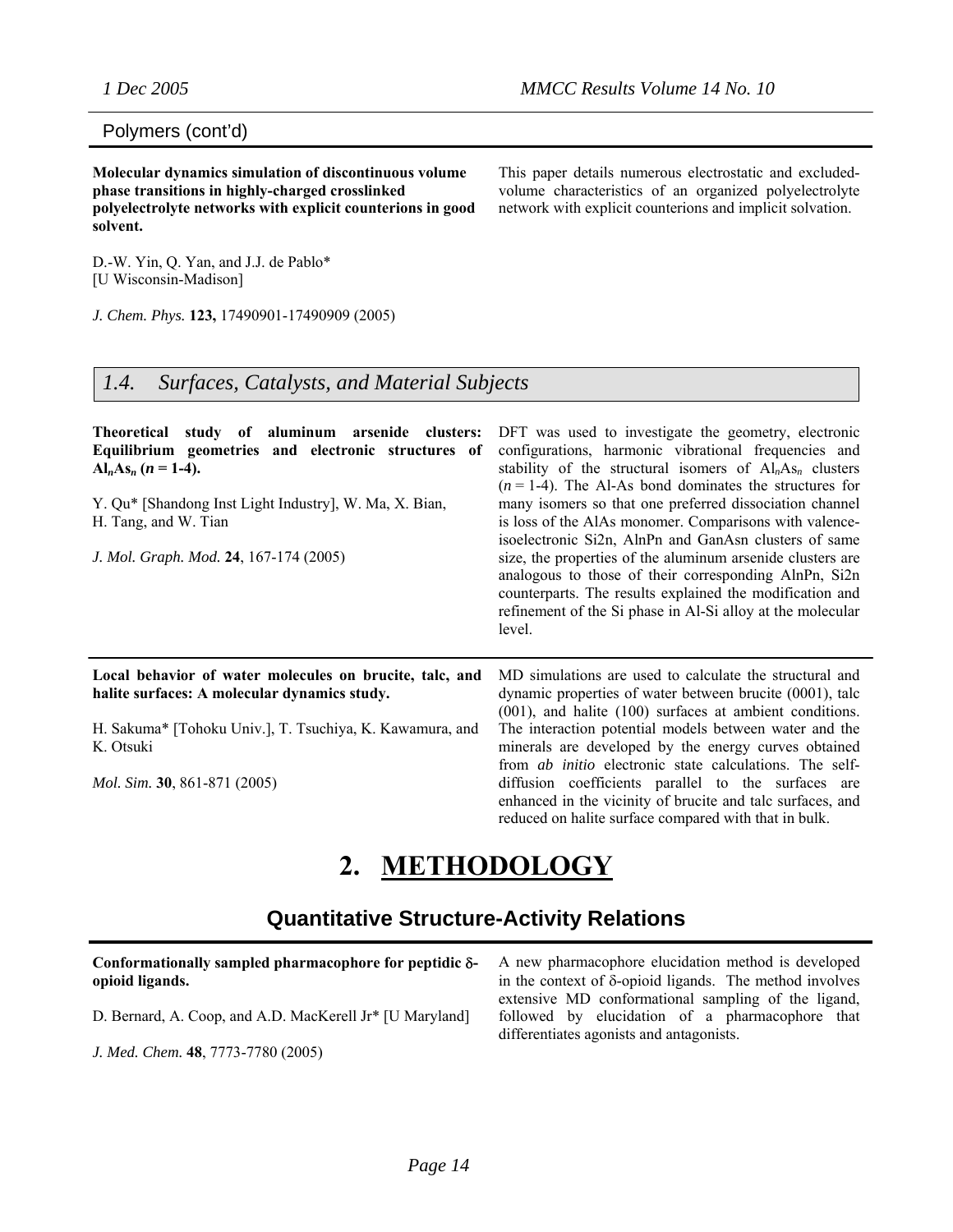### **Potentials and Parameters**

| Development of parameter sets for semi-empirical MO                                                                                                                            | A semi-empirical parameter set for iron was developed                                                                                                                                                                                                                                                                  |
|--------------------------------------------------------------------------------------------------------------------------------------------------------------------------------|------------------------------------------------------------------------------------------------------------------------------------------------------------------------------------------------------------------------------------------------------------------------------------------------------------------------|
| calculations of transition metal systems: Iron parameters                                                                                                                      | for the study of iron-sulfur proteins having a single iron                                                                                                                                                                                                                                                             |
| for iron-sulfur proteins.                                                                                                                                                      | atom using the BFGS optimization procedure They were                                                                                                                                                                                                                                                                   |
| J.P. McNamara, M. Sundararajan, and I.H. Hillier*                                                                                                                              | then tested on a set of model complexes with various                                                                                                                                                                                                                                                                   |
| [U Manchester]                                                                                                                                                                 | ligands and showed good agreement with both DFT and                                                                                                                                                                                                                                                                    |
| J. Mol. Graph. Mod. 24, 128-137 (2005)                                                                                                                                         | experimental data.                                                                                                                                                                                                                                                                                                     |
| A physically meaningful method for the comparison of<br>potential energy functions.<br>J.L. Alonso and P. Echenique* [BIFI, U Zaragoza]<br>J. Comput. Chem. 27, 238-252 (2006) | A quantitative technique for comparing force fields with<br>statistical meaning and that avoids overestimating the<br>distance between potentials is presented. Usage is<br>illustrated with the VDW energy of the Trp-Cage protein<br>and comparison of different levels of theory for alanine<br>dipeptide torsions. |
| Interatomic potential models for natural apatite crystals:                                                                                                                     | Parameters derived from crystal structures using GULP                                                                                                                                                                                                                                                                  |
| Incorporating strontium and the lanthanides.                                                                                                                                   | are illustrated by "predicted enthalpies of mixing of                                                                                                                                                                                                                                                                  |
| J.A.L. Rabone* [Birkbeck College London] and N.H. De                                                                                                                           | strontium and calcium apatites and predicted cation site                                                                                                                                                                                                                                                               |
| Leeuw                                                                                                                                                                          | preferences in strontium calcium fluorapatite."                                                                                                                                                                                                                                                                        |

*J. Comput. Chem.* **27,** 253-266 (2006)

### **Monte-Carlo Simulation**

| Multibaric-multithermal ensemble simulation for simple<br>liquids.<br>H. Okumura* [Inst Mol Sci Okazaki] and Y. Okamoto<br>Mol. Sim. 30, 847-852 (2005)   | A generalized isobaric-isothermal ensemble<br>MC<br>algorithm is presented, referred as the multibaric-<br>multithermal algorithm. The algorithm allows a random<br>walk that widely explores volume space and potential<br>energy space, as illustrated with a Lennard-Jones 12-6<br>potential system.                                                                                                                    |
|-----------------------------------------------------------------------------------------------------------------------------------------------------------|----------------------------------------------------------------------------------------------------------------------------------------------------------------------------------------------------------------------------------------------------------------------------------------------------------------------------------------------------------------------------------------------------------------------------|
| Monte Carlo simulations of biomolecules: The MC<br>module in CHARMM.<br>J. Hu, A. Ma, and A.R. Dinner* [U Chicago]<br>J. Comput. Chem. 27, 203-216 (2006) | A new module in CHARMM allows MC with several<br>predefined types of moves. "Sampling can be enhanced<br>by noncanonical acceptance criteria,<br>automatic<br>optimization of step sizes, and energy minimization." It is<br>easy to use and very efficient.                                                                                                                                                               |
| <b>Efficient Monte Carlo trial moves for polypeptide</b><br>simulations.<br>M.R. Betancourt* [IUPUI]<br>J. Chem. Phys. 123, 17490501-17490507 (2005)      | An MC move consisting of a rigid rotation of a peptide<br>segment between two arbitrarily separated alpha carbons<br>is easy to compute and efficient for searching protein<br>conformational space. Only $\varphi$ and $\psi$ dihedral angles and<br>$Ca$ bond angles at the end of the segment are affected,<br>and the latter can be confined to within $10^{\circ}$ of the native<br>angle without loss of usefulness. |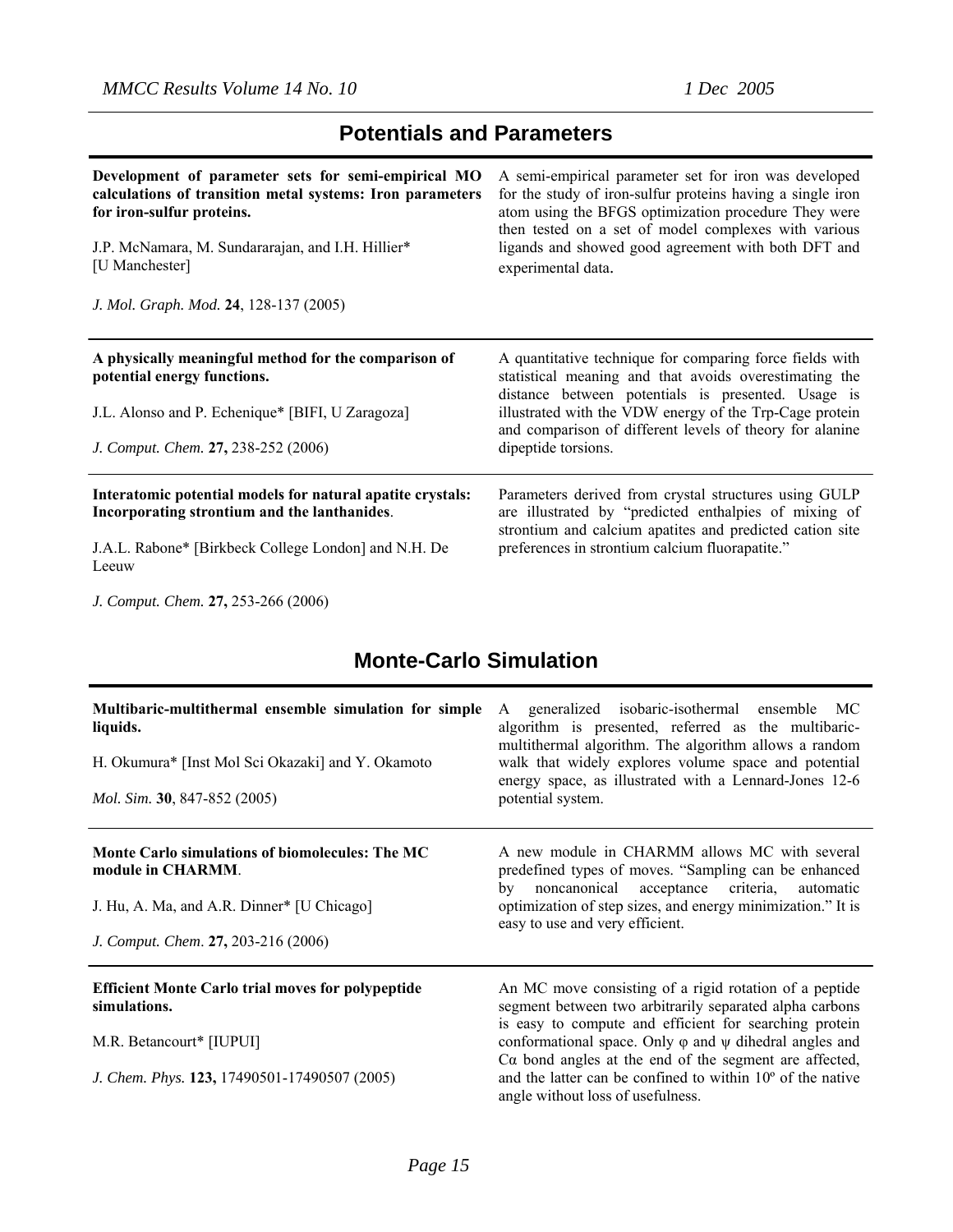### **QM/MM**

**An efficient real space multigrid QM/MM electrostatic coupling.**

T. Laino\* [Scuola Normale Superiore di Pisa], F. Mohamed, A. Laio, and M. Parrinello

*J. Chem. Theory and Computation.* **1**, 1176-1184 (2005)

A novel real space multigrid approach that handles coulomb interactions very effectively and that is implemented in the CP2K code is presented. This novel scheme does not need fine-tuning or adjustable parameters, and it is quite accurate, leading to a dynamics with very good energy conservation. It is validated with simulations of water and of a zwitterionic dipeptide solvated in water.

### **Ligand Docking**

| Scoring binding affinity of multiple ligands using implicit<br>solvent and a single molecular dynamics trajectory:<br>Application to Influenza neuraminidase.<br>P. Bonnet and R.A. Bryce* [U Manchester]<br>J. Mol. Graph. Mod. 24, 147-156 (2005)                                  | A perturbative approach is developed to calculate the<br>binding free energy of multiple ligands, based on a single<br>molecular dynamics simulation of a reference ligand-<br>receptor complex and analysis via a hybrid force<br>field/continuum model potential. This methodology is<br>applied to prediction of relative binding free energies of<br>10 Influenza neuraminidase inhibitors, using Poisson-<br>Boltzmann and generalized Born models of implicit<br>solvent. These single-step MM-PB/SA and MM-GB/SA<br>approaches predicted the experimentally most potent<br>ligand as first- or second-ranked according to total<br>binding free energy. |  |  |
|--------------------------------------------------------------------------------------------------------------------------------------------------------------------------------------------------------------------------------------------------------------------------------------|----------------------------------------------------------------------------------------------------------------------------------------------------------------------------------------------------------------------------------------------------------------------------------------------------------------------------------------------------------------------------------------------------------------------------------------------------------------------------------------------------------------------------------------------------------------------------------------------------------------------------------------------------------------|--|--|
| Statistical tools for virtual screening.<br>J.R. Krumrine, A.T. Maynard, and C.L. Lerman*<br>[Astra-Zeneca]<br>J. Med. Chem. 48, 7477-7481 (2005)                                                                                                                                    | Docking campaigns often result in a large number of hits<br>that cannot all be tested. The authors present statistical<br>methods for prioritization of docking hits including (1)<br>using statistical significance of hit series, and (2) docking<br>and testing only selected (e.g., 30) compound cluster<br>representatives.                                                                                                                                                                                                                                                                                                                               |  |  |
| Combining in silico tools and NMR data to validate<br>protein-ligand structural models: Application to matrix<br>metalloproteinases.<br>I. Bertini* [U Florence], M. Fragai, A. Giachetti, C. Luchinat,<br>M. Maletta, G. Parigi, and K.J. Yeo<br>J. Med. Chem. 48, 7544-7559 (2005) | Relatively rapid determination of protein-ligand models<br>can be had starting from a known protein model and<br>using using HSQC to determine the ligand binding site.<br>Docking models are then used to predict NOEs, and the<br>model is either rejected or refined based on <sup>15</sup> N HSQC<br>NOESY experimental data.                                                                                                                                                                                                                                                                                                                              |  |  |
| Molecular docking of balanol to dynamics snapshots of<br>protein kinase A<br>C.F. Wong* [U Missouri-St. Louis], J. Kua, Y. Zhang,<br>T.P. Straatsma, and J.A. McCammon<br>Proteins 61, 850-858 (2005)                                                                                | An attempt is made to explicitly include ligand-induced<br>changes in receptor conformations. Docking balanol into<br>snapshots from MD simulations of balanol-bound PKA<br>was more succesfull into snapshots from MD without<br>balanol bound. The X-ray conformation could be<br>identified reliably from the largest low-energy cluster, but<br>not from AutoDock scoring nor Amber7/GBSA energies.                                                                                                                                                                                                                                                        |  |  |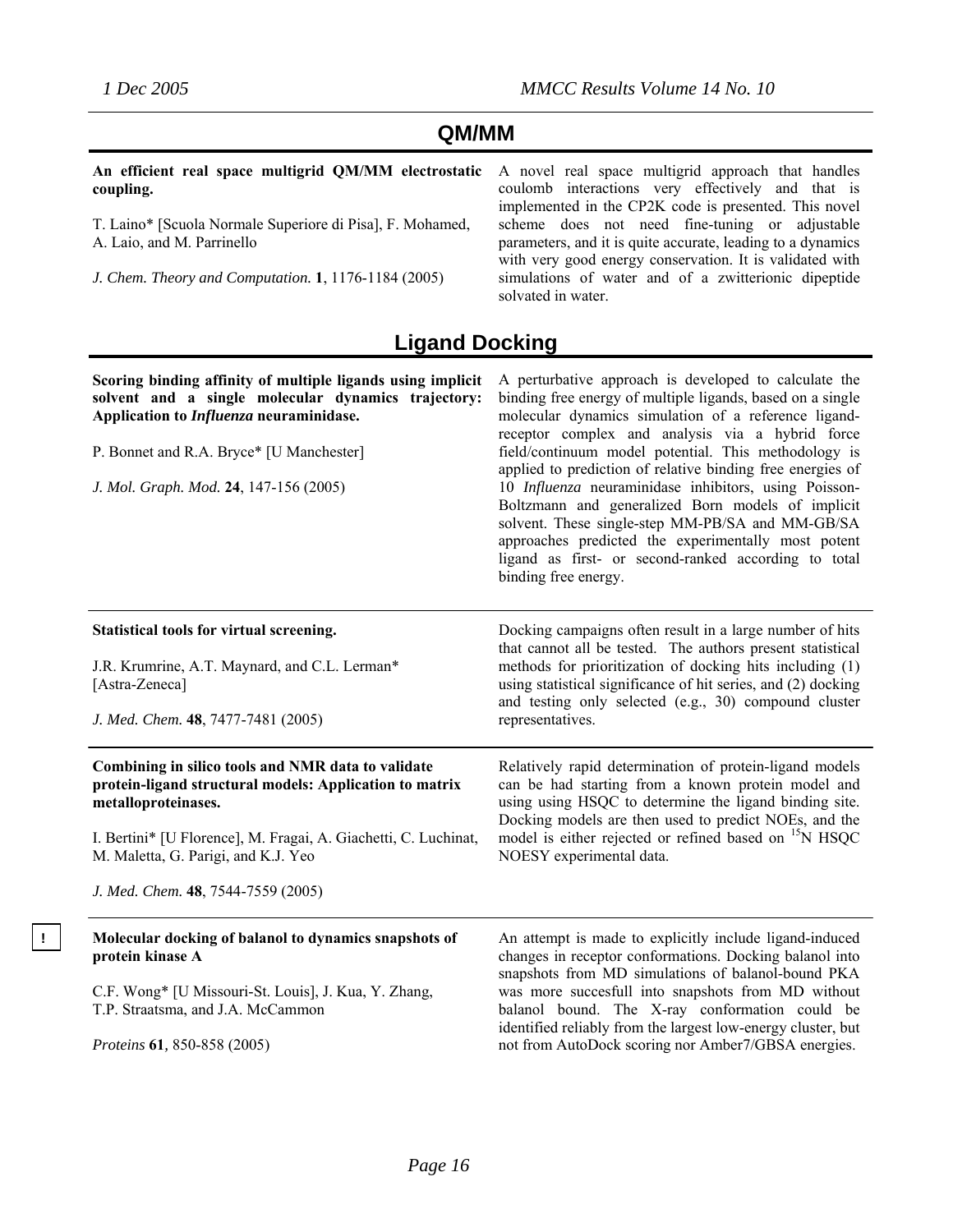#### **Molecular Graphics**

#### **Rendering of quantum topological atoms and bonds.**

M. Rafat, M. Devereux, and P.L.A. Popelier\*[U Manchester]

*J. Mol. Graph. Mod.* **24**, 111-120 (2005)

#### **Computational tools for the analysis and visualization of multiple protein-ligand complexes.**

S.E. O'Brien\* [Pfizer Global R&D], D.G. Brown, J.E. Mills, C. Phillips, and G. Morris

*J. Mol. Graph. Mod.* **24**, 186-194 (2005)

An algorithm for the visualization of atoms and bonds in molecules and van der Waals complexes, based on the topology of the electron density, is described. In conjunction with the graphical user interface of the computer program MORPHY, it enables robust and efficient rendering of complicated interatomic surfaces, as are found in larger systems.

Computational tools are described that analyse and display multiple protein-ligand interactions and their properties in a simplified way. A novel binding-mode similarity metric, able to cluster 20 ligands complexed to HIV-1 reverse transcriptase into distinct groups, is illustrated. 2-D and 3-D similarities are combined to provide enhanced understanding, as illustrated with 33 factor Xa inhibitor complexes.

## **3. A D D R E S S E S O F P R I N C I P A L A U T H O R S**

The production sites for the corresponding or principal authors are given in brackets in the citations. When not designated by the publisher, the first author is assumed to be the principal. Current addresses are listed here.

S.M. Auerbach Dept. of Chem. & Chem. Engg. Univ. of Massachusetts Amherst, MA 01003, USA

Ivano Bertini bertini@cerm.unifi.it Magnetic Resonance Center Univ. Florence Via Luigi Sacconi 6 50019 Sesto Fiorentino, Italy

M.R. Betancourt Department of Physics Indiana Univ. Purdue Univ. Indianapolis Indianapolis, IN 46202, USA

Santanu Bhattacharya Dept. of Org. Chem. Indian Inst. of Sci. Bangalore – 560012, India

Philip C. Biggin phil@biop.ox.ac.uk Department of Biochemistry University of Oxford South Parks Road Oxford OS1 3QU, UK.

Richard A. Bryce Sch. of Pharm. and Pharm. Sci. Univ. of Manchester Manchester M13 9PL, UK

Neil A. Burton Sch. of Chem. Univ. of Manchester Manchester M13 9PL, UK

Julio Caballero Mol. Model. Group Cent. for Biotech. Studies Univ. of Matanzas Matanzas, Cuba

N. Eugenia Campillo Inst. de Quím. Médica (CSIC) Juan de la Cierva, N 28006-3 Madrid, Spain

P. Carloni carloni@sissa.it International School for Advanced Studies (SISSA) Via Beirut 2-4 Trieste, 34014, Italy.

Heather Carlson carlsonh@umich.edu Dept. Medicinal Chemistry College of Pharmacy Univ. Michigan 428 Church St. Ann Arbor, MI 48109, USA Alan Cheng alan.c.cheng@pfizer.com Pfizer Res. Techn. Center 620 Memorial Dr. Cambridge, MA 02139, USA

Ramon Crehuet Inst. d'Invest. Quím. Ambientals de Barcelona (CSIC) Jordi Girona 18–26 08034 Barcelona, Spain

Luca De Gioia Dept. of Biotech. & Biosci. Univ. of Milano-Bicocca P.za della Scienza 2 20126 Milan, Italy

Juan J. de Pablo depablo@engr.wisc.edu Dept. of Chemical Engineering University of Wisconsin Madison, WI 53706, USA

Aaron R. Dinner dinner@uchicago.edu Department of Chemistry The University of Chicago Chicago, IL 60637, USA

Pablo Echenique pnique@unizar.es Inst. de Biocomput. y Física de los Sistemas Complejos (BIFI) EdificioCervantes Corona de Aragón 42 50009 Zaragoza, Spain

Sakir Erkoc Dept of Physics Middle East Tech. Univ. 06531 Ankara, Turkey

Michael Fernández Mol. Modeling Group Cent. for Biotech. Studies Univ. of Matanzas, Matanzas C.P. 44740, Cuba

Ian R. Gould Biolog. & Biophys. Chem. Dept. of Chem. Imperial College London, UK

Neil H. Gray Chemical Engineering Dept. The University of Akron Akron, OH 44325-3906, USA

Jorge A. Guimarães Cent. de Biotech. Univ. Federal do Rio Grande do Sul Av. Bento Gonçalves 9500 CP 15005 Porto Alegre 91500-970, RS, Brazil

Mats Gustafsson mg@signal.uu.se Dept. of Eng. Sci. Uppsala University P.O. Box 528 SE-751 20 Uppsala, Sweden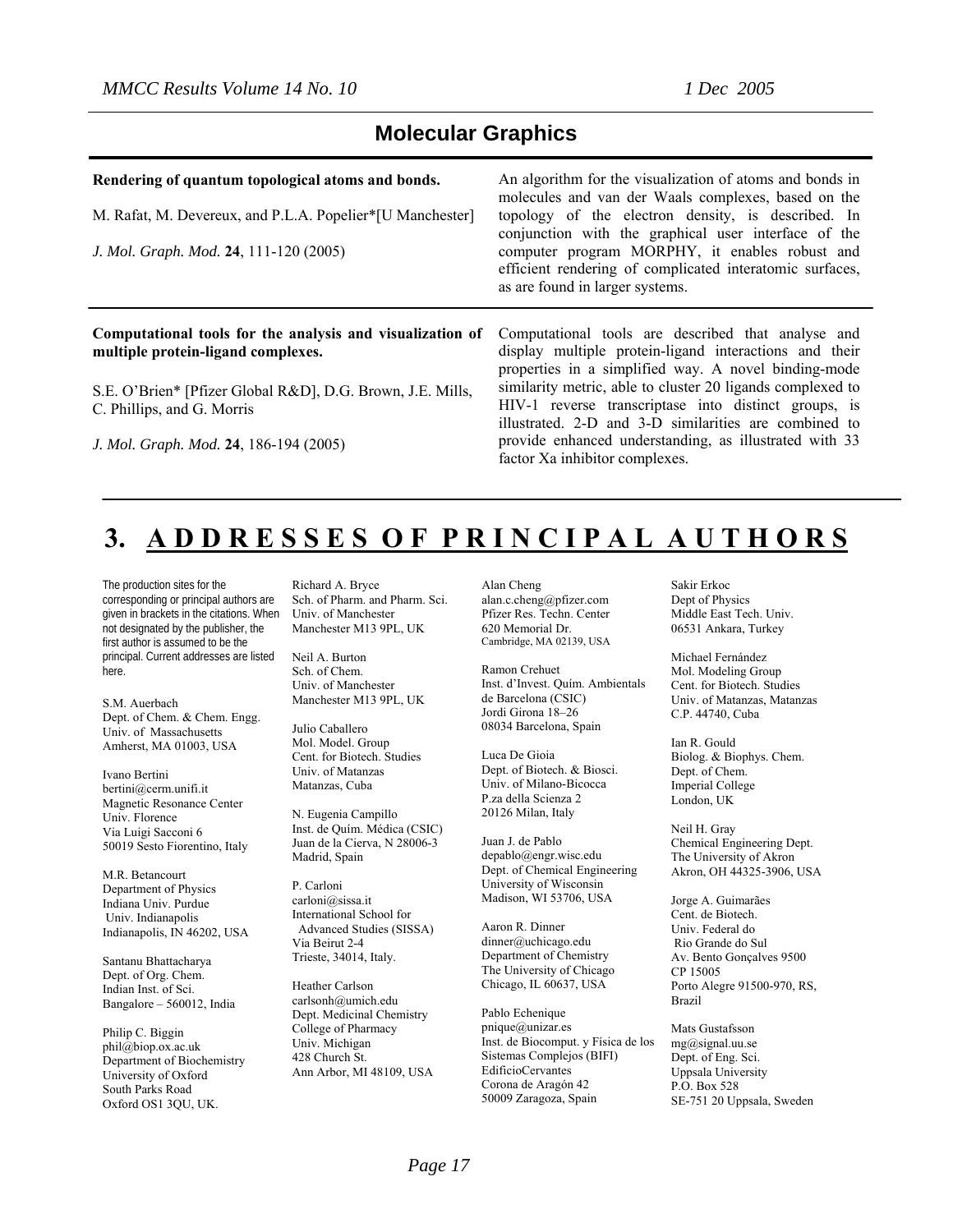A. Harada Fac. of Integrated Arts & Sci. Hiroshima Univ. Higashi-Hiroshima 739-8521, Japan

Yasuaki Hiwatari Dept. of Comp. Sci. Facu. of Sci. Kanazawa Univ. Kakuma Ishikawa 920-1192, Japan

Hsing-Pang Hsieh Div. of Biotech. & Pharm. Res. Nat. Health Res. Inst. Miaoli County 350 Taiwan, ROC

T. Ikeda-Fukazawa PRESTO Japan Sci. & Tech. Agency (JST) Inst. of Stat. Maths. Tokyo 106-8569 Japan

Jon C. Ison jison@ebi.ac.uk The Eur. Bioinf. Institute Wellcome Trust Genome Cam., Hinxton Cambridge, CB10 1SB, UK.

Jan H. Jensen Jan-Jensen@uiowa.edu Dept. Chem., Cntr. Biocat. and Bioproc. The University of Iowa Iowa City, IA 52242, USA.

A.R. Katritzky Cent. for Heterocyc. Compounds Dept. of Chem. Univ. of Florida Gainesville, FL 32611, USA

Dmitri Klimov dklimov@gmu.edu School of Computational Sciences George Mason Univ. Manassas, VA 20110, USA

Edward E. Knaus Facu. of Pharm. and Pharm. Sci. Univ. of Alberta Edmonton, Alta., Canada T6G 2N8

Dr. Irwin D. Kuntz kuntz@cgl.ucsf.edu Dept. of Pharmaceutical Chemistry Univ. of Calif. at San Francisco San Francisco, CA 94143-0446, USA

T. Laino Scuola Normale Superiore di Pisa Piazza dei Cavalieri 7 I-56125 Pisa, Italy

Richard J. Law Lab. of Mol. Biophys. Dept. of Biochem. The Univ. of Oxford The Rex Richards Building South Parks Road Oxford OX1 3QU, UK

Charles Lerman charles.lerman@astrazeneca.com Comput. Chemistry & Informatics AstraZeneca Pharmaceuticals 1800 Concord Pike Wilmington, DE 19850, USA

Mai Suan Li masli@ifpan.edu.pl Institute of Physics Polish Academy of Science A1. Lotnikow 32/46 02-668 Warsaw, Poland.

G.H. Lushington Mol. Graph. and Model. Lab. Univ. of Kansas 1251 Wescoe Hall Dr., Lawrence, KS 66045, USA

Alexander MacKerell Jr. amackere@rx.umaryland.edu Dept. Pharmaceutical Sci. School of Pharmacy Univ. Maryland Baltimore, MD 21201, USA

D. Marenduzzo Mathematics Institute University of Warwick Coventry CV4 7AL, England

Y. Matsumoto Dept. of Mechanical Engineering The University of Tokyo 7-3-1 Hongo, Bunkyo-ku Tokyo 113-8656, Japan

Stephen L Mayo Div. of Biol. and Howard Hughes Medical Inst. California Inst. of Tech. Pasadena, CA 91125, USA

J.P. McNamara Sch. of Chem. Univ. of Manchester Manchester M13 9PL, UK

C. Michaux Lab. Chimie Biol. Struct. Facu. Univ. N.-D. de la Paix 61 rue de Bruxelles B-5000 Namur, Belgium

Phuong H. Nguyen phuong@theochem.unifrankfurt.de Inst. Phys. & Theor. Chem. J. W. Goethe University Marie-CurieStr. 11, D-60439 Frankfurt, Germany.

Sean E. O'Brien Dept of Med. Informatics Stru. & Design Pfizer Global Res. and Develop. Sandwich, Kent, UK

#### *1 Dec 2005 MMCC Results Volume 14 No. 10*

Hisashi Okumura Dept. of Theor. Stu. Inst. for Mol. Sci. Okazaki Aichi 444-8585, Japan

F.A. Pasha Dept. of Chem. Bareilly Coll. Bareilly UP, India

David Pearlman science@arlingtonmass.com 150 Jason St. Arlington, MA 02476, USA

Jaroslaw Polanski Dept. of Org. Chem. Inst. of Chem. Univ. of Silesia PL-40-006 Katowice, Poland

P.L.A. Popelier Sch. of Chem. Sackville Site Univ. of Manchester Manchester M60 1QD, UK

Maurizio Prato Dept. of Pharm. Sci. Univ. of Trieste 34127 Trieste, Italy

Qing-An Qiao Sch. of Chem. and Material Sci. Yantai Normal Univ. Yantai 264025, China

Yuhui Qu Dept. of Chem. Shandong Inst. of Light Industry Shandong, Jinan 250100, PR China

J. A. L. Rabone j.rabone@mail.cryst.bbk.ac.uk School of Crystallography Birkbeck College London Malet Street London WC1E 7HX, UK

Ivan Raska, Jr. 3rd Medical Dept 1st Facu. of Medicine Charles Univ. in Prague Unemocnice 1 128 08 Prague 2, Czech Republic

Thomas H. Rod Dept. of Theor. Chem. Chemical Center Lund Univ. P.O. Box 124, S-22100 Lund, Sweden

George Rose grose@jhu.edu Dept. Biophysics Johns Hopkins Univ. 3400 N. Charles St. Baltimore, MD 21218, USA

Vincent M Rotello Dept. of Chem. Univ. of Massachusetts Amherst, MA, 01003, USA

Benoît Roux benoit.roux@med.cornell.edu Dept. Physiology & Biophysics Weill Medical College, Cornell Univ. 1300 York Avenue New York, NY 10021, USA

Hiroshi Sakuma Inst. of Geology and Paleontology Grad. Sch. of Sci. Tohoku Univ. Aoba Aramaki, Aoba-ku Sendai 9808578 Japan

Outi Salo outi.salo@uku.fi Dept. Pharmaceutical Chemistry Univ. Kuopio P.O. Box 1627 FIN-70211 Kuopio, Finland

Dr. Wataru Shinoda w.shinoda@aist.go.jp RICS, AIST, Central 2 1-1-1, Umezono, Tsukuba Ibaraki 305-8568, Japan

E.J. Smith Dept. of Chem. Univ. of Houston Houston, TX 77204 USA

Grant D. Smith Dept. of Mat. Sci. and Engg. and Dept. of Chem. Engg. University of Utah Salt Lake City, UT 84112, USA

Yoshinori Tamai Dept. of Appl. Phys. Univ. of Fukui Fukui 910-8507 Japan

D. Peter Tieleman tieleman@ucalgary.ca Dept. of Biological Sciences University of Calgary 2500 University Dr. NW Calgary, Alberta T2N 1N4, Canada

Donald G. Truhlar Dept. of Chem. and Supercomp. Inst. 207 Pleasant St. SE Univ. of Minnesota Minneapolis, MN 55455-0431, USA

Pierre Tuffery tuffery@ebgm.jussieu.fr Eq. Bioinf Génom & Moléc. INSERM U726 Université Paris 7 Tour 53-54, 2 place Jussieu 75251 Paris Cedex 05, France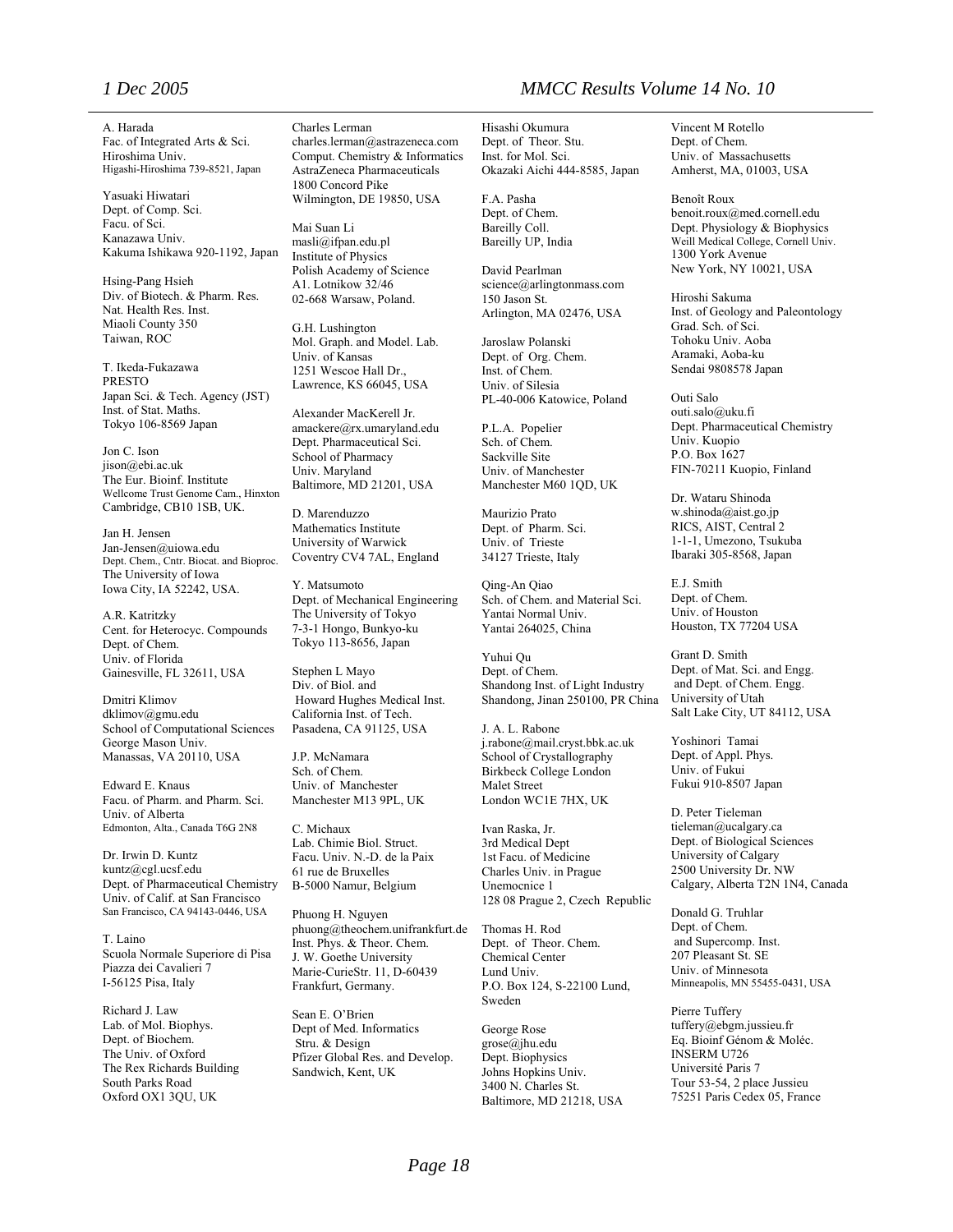G. Matthias Ullmann Matthias.Ullmann@ unibayreuth.de Struct. Biol./Bioinf. University of Bayreuth Universitätsstr. 30, BGI, 95447 Bayreuth, Germany. David van der Spoel spoel@xray.bmc.uu.se Dept. Cell and Mol. Biol. Uppsala Univ. Husargatan 3, Box 596 SE-751 24 Uppsala, Sweden Prof. Wei Wang wangwei@nju.edu.cn Physics Department Nanjing University Nanjing 210093, China. Anthony Watts anthony.watts@ bioch.ox.ac.uk Dept. Biochemistry Oxford Univ. South Parks Rd. Oxford OX1 3QU, U.K. Chung F. Wong wongch@umsl.edu Dept. of Chem. & Biochem. Univ. of Missouri-St. Louis St. Louis, MO 63121, USA. Lan Xie Beijing Inst. of Pharm. and Toxicol. Beijing 100850, China Ilkay Yildiz Dept of Pharm. Chem. Ankara Univ. Tandogan 06100 Ankara, Turkey Darrin M. York Dept. of Chem. Univ. of Minnesota 207 Pleasant St. SE Minneapolis, MN 55455-0431, USA